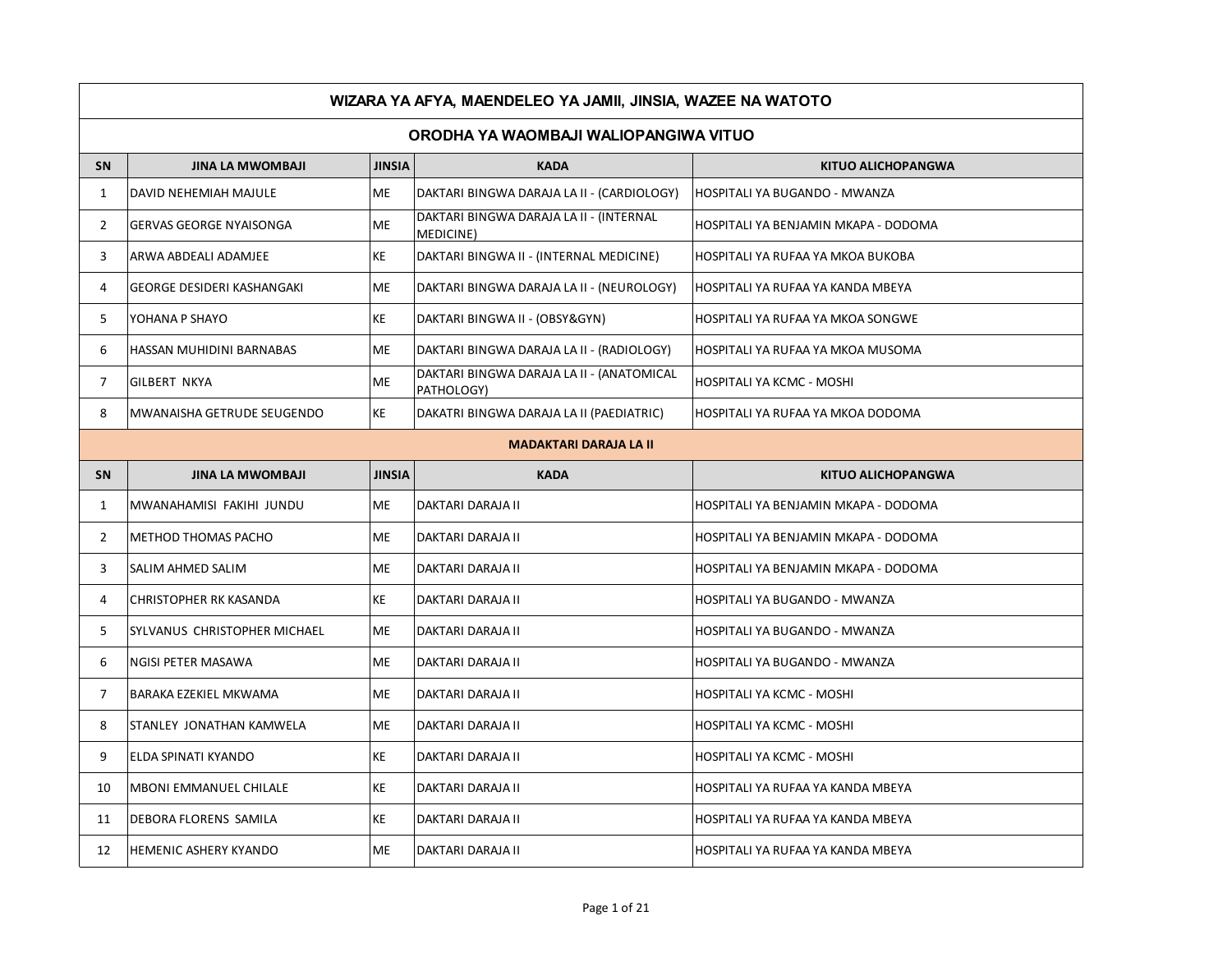| 13             | ARON MSENGA KIPAKA                    | <b>ME</b>     | DAKTARI DARAJA II                   | CHUO CHA AFYA NA SAYANSI SHIRIKISHI MBEYA       |  |  |
|----------------|---------------------------------------|---------------|-------------------------------------|-------------------------------------------------|--|--|
| 14             | SALIM HAMIS MSANGI                    | <b>ME</b>     | DAKTARI DARAJA II                   | CHUO CHA MAAFISA TABIBU KILOSA                  |  |  |
| 15             | TUMAINI ELINAMI MAKUNDI               | ME            | DAKTARI DARAJA II                   | CHUO CHA MAAFISA TABIBU MUSOMA                  |  |  |
| 16             | BRIELLA NYANYAMA SUREMABUSI           | KE            | DAKTARI DARAJA II                   | HOSPITALI YA RUFAA YA KANDA CHATO               |  |  |
| 17             | KEVIN LEONARD MERO                    | ME            | DAKTARI DARAJA II                   | HOSPITALI YA RUFAA YA KANDA CHATO               |  |  |
| 18             | NEEMA JAMES KIMARO                    | KE            | DAKTARI DARAJA II                   | HOSPITALI YA RUFAA YA MKOA DODOMA               |  |  |
| 19             | SALIM HAMIS MSANGI                    | <b>ME</b>     | DAKTARI DARAJA II                   | HOSPITALI YA RUFAA YA MKOA MANYARA              |  |  |
| 20             | NOELA JOSEPH ALMADA                   | KE            | DAKTARI DARAJA II                   | HOSPITALI YA RUFAA YA MKOA MTWARA               |  |  |
| 21             | <b>GEORGE PETER JUDICATE</b>          | ME            | DAKTARI DARAJA II                   | HOSPITALI YA RUFAA YA MKOA MUSOMA               |  |  |
| 22             | GEORGE SANZAGIJA MISALABA             | <b>ME</b>     | DAKTARI DARAJA II                   | HOSPITALI YA RUFAA YA MKOA SONGWE               |  |  |
| 23             | ZUWEINA KASSIM KONDO                  | KE            | DAKTARI DARAJA II                   | MPANGO WA KUDHIBITI KIFUA KIKUU NA UKOMA (NTLP) |  |  |
|                | <b>MADAKTARI WA MENO DARAJA LA II</b> |               |                                     |                                                 |  |  |
| <b>SN</b>      | <b>JINA LA MWOMBAJI</b>               | <b>JINSIA</b> | <b>KADA</b>                         | <b>KITUO ALICHOPANGWA</b>                       |  |  |
|                |                                       |               |                                     |                                                 |  |  |
| $\mathbf{1}$   | ANDREA RAYMOND SHIRIMA                | ME            | DAKTARI WA MENO DARAJA II           | HOSPITALI YA RUFAA YA MKOA KATAVI               |  |  |
| $\overline{2}$ | ATHUMAN ADAM YATERA                   | ME            | DAKTARI WA MENO DARAJA II           | HOSPITALI YA RUFAA YA MKOA MANYARA.             |  |  |
| 3              | SELEMAN PHILIMON NDOLOMA              | ME            | DAKTARI WA MENO DARAJA II           | HOSPITALI YA RUFAA YA MKOA SIMIYU               |  |  |
| 4              | NOELA HIDAT DANIEL                    | KE            | DAKTARI WA MENO DARAJA II           | HOSPITALI YA RUFAA YA MKOA SINGIDA              |  |  |
| 5              | STEVEN MICHAEL BINA                   | ME            | DAKTARI WA MENO DARAJA II           | HOSPITALI YA RUFAA YA MKOA SUMBAWANGA           |  |  |
|                |                                       |               | <b>MAAFISA WAUGUZI DARAJA LA II</b> |                                                 |  |  |
| SN             | <b>JINA LA MWOMBAJI</b>               | <b>JINSIA</b> | <b>KADA</b>                         | <b>KITUO ALICHOPANGWA</b>                       |  |  |
| $\mathbf{1}$   | SHIJA KANISIO KASASILA                | <b>ME</b>     | AFISA MUUGUZI II                    | CHUO CHA UUGUZI NA UKUNGA KIOMBOI               |  |  |
| $\overline{2}$ | MARK MARK MAKWINYA                    | ME            | AFISA MUUGUZI II                    | CHUO CHA UUGUZI NA UKUNGA KOROGWE               |  |  |
| 3              | <b>GEOFREY DAUD MWAISABI</b>          | <b>ME</b>     | AFISA MUUGUZI II                    | CHUO CHA UUGUZI NA UKUNGA MBEYA                 |  |  |
| 4              | AYUBU ANDINDILILE MWALINGO            | ME            | AFISA MUUGUZI II                    | CHUO CHA UUGUZI NA UKUNGA MBOZI                 |  |  |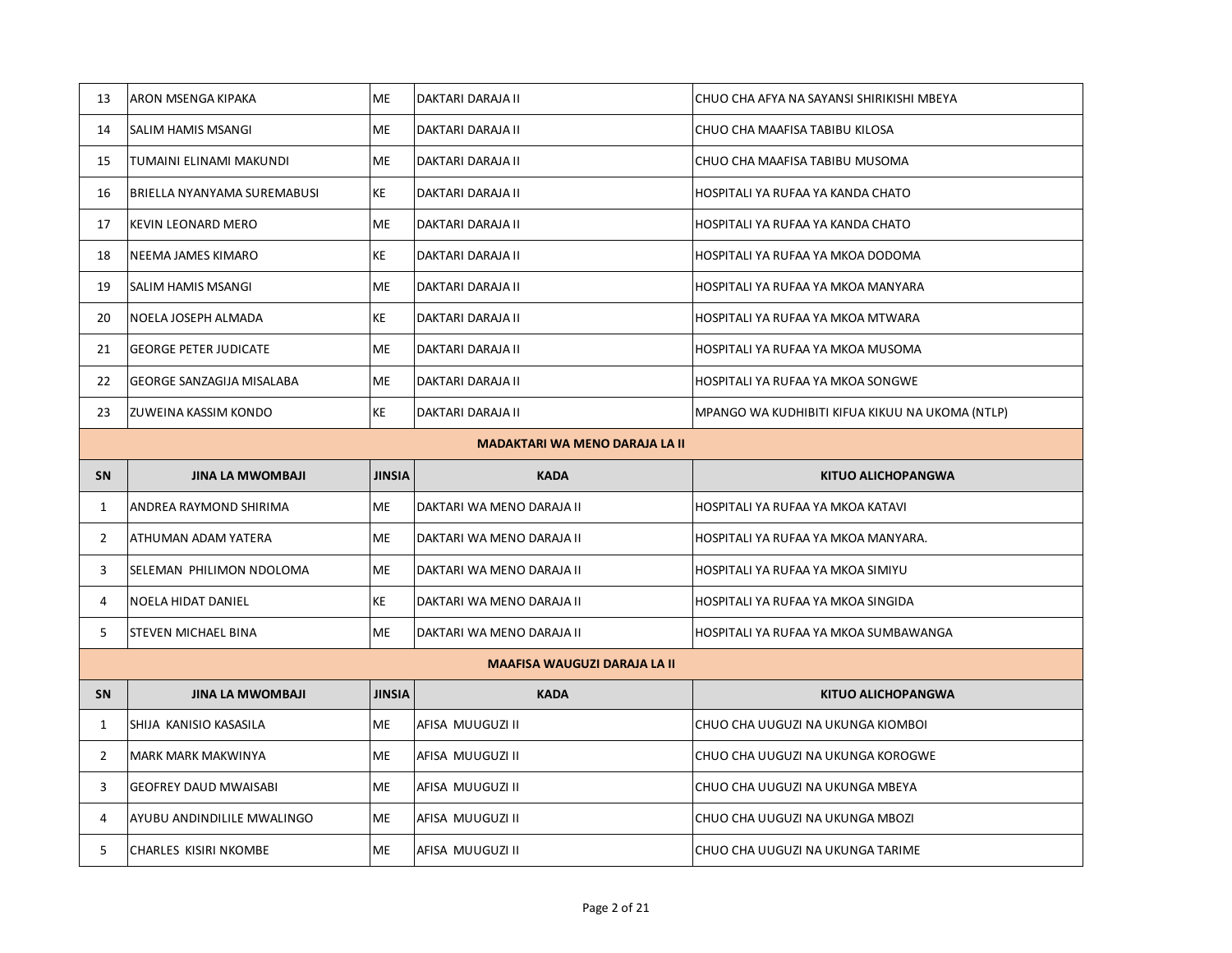| 6              | <b>ANITHA WILLIUM</b>                  | <b>ME</b>     | AFISA MUUGUZI II          | HOSPITALI YA RUFAA YA KANDA CHATO            |  |  |
|----------------|----------------------------------------|---------------|---------------------------|----------------------------------------------|--|--|
| $\overline{7}$ | THEREZA GIDEON KAMATA                  | KE            | AFISA MUUGUZI II          | HOSPITALI YA RUFAA YA KANDA MBEYA.           |  |  |
| 8              | MARIAM RAPHAELY SIMBA                  | KE            | AFISA MUUGUZI II          | HOSPITALI YA RUFAA YA MKOA SIMIYU            |  |  |
| 9              | PASCHAL SOSPETER MALUNGUJA             | ME            | AFISA MUUGUZI II          | HOSPITALI YA RUFAA YA MKOA DODOMA            |  |  |
| 10             | WINFRIDA JOHN MNYUNE                   | KE            | AFISA MUUGUZI II          | HOSPITALI YA RUFAA YA MKOA KATAVI            |  |  |
| 11             | LINDA KALISTI TILISHO                  | KE            | AFISA MUUGUZI II          | HOSPITALI YA RUFAA YA MKOA MANYARA.          |  |  |
| 12             | HAPPYNESS CHRISTOPHER GUNDA            | KE            | AFISA MUUGUZI II          | HOSPITALI YA RUFAA YA MKOA MTWARA            |  |  |
| 13             | SARAH NGELEJA WILLIAM                  | KE            | AFISA MUUGUZI II          | HOSPITALI YA RUFAA YA MKOA SINGIDA           |  |  |
| 14             | OLIVA SILVESTRY SABAS                  | KE            | AFISA MUUGUZI II          | HOSPITALI YA RUFAA YA MKOA SONGWE            |  |  |
| 15             | OLIVER WICKSON MWAMLIMA                | KE            | AFISA MUUGUZI II          | HOSPITALI YA RUFAA YA MKOA SONGWE            |  |  |
| 16             | ALLY MVANO RAMADHANI                   | ME            | AFISA MUUGUZI II          | HOSPITALI YA RUFAA YA MKOA WA KIGOMA -MAWENI |  |  |
| 17             | CLEVER MUSTAPHA MWALYEPELO             | KE            | AFISA MUUGUZI II          | HOSPITALI YA RUFAA YA MKOA NJOMBE            |  |  |
|                | MAAFISA WAUGUZI WASAIDIZI DARAJA LA II |               |                           |                                              |  |  |
|                |                                        |               |                           |                                              |  |  |
| SN             | <b>JINA LA MWOMBAJI</b>                | <b>JINSIA</b> | <b>KADA</b>               | <b>KITUO ALICHOPANGWA</b>                    |  |  |
| $\mathbf{1}$   | <b>GODIFREY POTULATUS NJAU</b>         | ME            | AFISA MUUGUZI MSAIDIZI II | CHUO CHA AFYA NA SAYANSI SHIRIKISHI MASASI   |  |  |
| $\overline{2}$ | MARTHA DAMIAN FAUSTIN                  | <b>KE</b>     | AFISA MUUGUZI MSAIDIZI II | CHUO CHA AFYA NA SAYANSI SHIRIKISHI MASASI   |  |  |
| 3              | ROSEMARY CHARLES NJAU                  | KE            | AFISA MUUGUZI MSAIDIZI II | CHUO CHA AFYA NA SAYANSI SHIRIKISHI MOROGORO |  |  |
| 4              | OLIVER JUSTINE LYUMA                   | KE            | AFISA MUUGUZI MSAIDIZI II | CHUO CHA AFYA NA SAYANSI SHIRIKISHI MTWARA   |  |  |
| 5              | <b>VICENT KATILU PIUS</b>              | <b>ME</b>     | AFISA MUUGUZI MSAIDIZI II | CHUO CHA AFYA NA SAYANSI SHRIKISHI MPANDA    |  |  |
| 6              | FAUSTINE LADISLAUS JETTAH              | ME            | AFISA MUUGUZI MSAIDIZI II | CHUO CHA UUGUZI NA UKUNGA KIBONDO            |  |  |
| 7              | EPIFANIA WILLIUM SHIRIMA               | KE            | AFISA MUUGUZI MSAIDIZI II | CHUO CHA UUGUZI NA UKUNGA KONDOA             |  |  |
| 8              | MAGRETH ZACHARIA MINJA                 | KE            | AFISA MUUGUZI MSAIDIZI II | CHUO CHA UUGUZI NA UKUNGA MBULU              |  |  |
| 9              | DEUS MELICKIORY JOSEPH                 | <b>ME</b>     | AFISA MUUGUZI MSAIDIZI II | CHUO CHA UUGUZI NA UKUNGA NEWALA             |  |  |
| 10             | VUMA AMOS MBEGU                        | KE            | AFISA MUUGUZI MSAIDIZI II | CHUO CHA UUGUZI NA UKUNGA SAME               |  |  |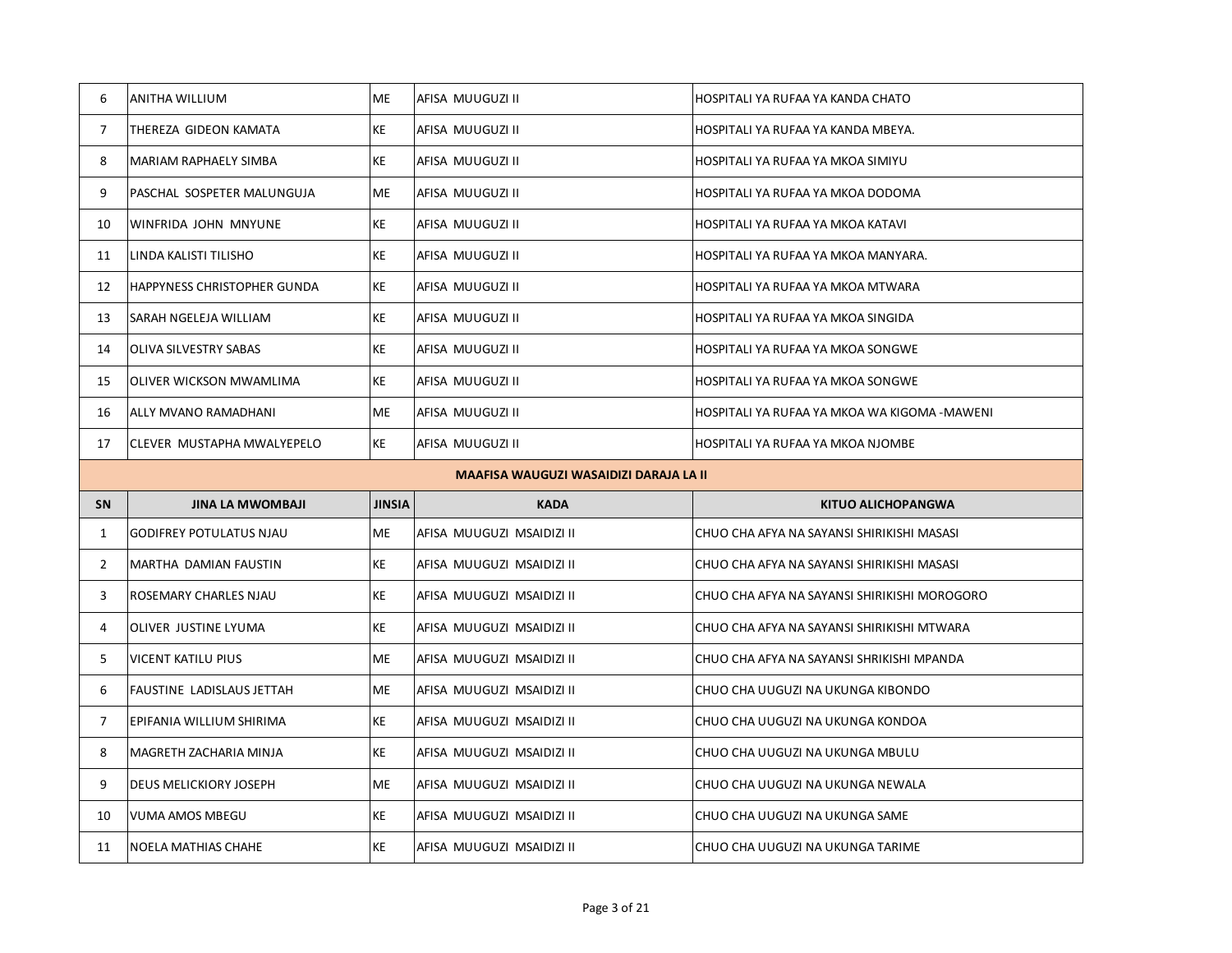| 12 | MARYJESCA SIMON KIMARIO       | KE | AFISA MUUGUZI MSAIDIZI II | CHUO CHA UUGUZI NA UKUNGA TUKUYU          |
|----|-------------------------------|----|---------------------------|-------------------------------------------|
| 13 | ABDALA HATIBU MKUMBUKWA       | ME | AFISA MUUGUZI MSAIDIZI II | HOSPITALI YA MAGONJWA AMBUKIZI KIBONG'OTO |
| 14 | KELVIN DAVID MWAKIBINGA       | ME | AFISA MUUGUZI MSAIDIZI II | HOSPITALI YA MAGONJWA AMBUKIZI KIBONG'OTO |
| 15 | EDINA EDWARD KAMWAGA          | KE | AFISA MUUGUZI MSAIDIZI II | HOSPITALI YA RUFAA YA MKOA SUMBAWANGA     |
| 16 | EDWIN JOSEPH BALEGUYE         | ME | AFISA MUUGUZI MSAIDIZI II | HOSPITALI YA RUFAA YA MKOA SUMBAWANGA     |
| 17 | CHARLES MOTERA MNIKO          | ME | AFISA MUUGUZI MSAIDIZI II | HOSPITALI YA RUFAA YA KANDA CHATO         |
| 18 | ANNETH RICHARD KALANZALA      | KE | AFISA MUUGUZI MSAIDIZI II | HOSPITALI YA RUFAA YA KANDA CHATO         |
| 19 | BETRIA LEONARD KABAMI         | KE | AFISA MUUGUZI MSAIDIZI II | HOSPITALI YA RUFAA YA KANDA CHATO         |
| 20 | ANETH OSCAR MUYANDA           | KE | AFISA MUUGUZI MSAIDIZI II | HOSPITALI YA RUFAA YA KANDA CHATO         |
| 21 | EDWARD AMAYO SARUNGI          | ME | AFISA MUUGUZI MSAIDIZI II | HOSPITALI YA RUFAA YA MKOA GEITA          |
| 22 | MOSES BONIFACE KAYUNI         | ME | AFISA MUUGUZI MSAIDIZI II | HOSPITALI YA RUFAA YA MKOA GEITA          |
| 23 | MENYISARIA WILLJOFREY KIMAMBO | ME | AFISA MUUGUZI MSAIDIZI II | HOSPITALI YA RUFAA YA MKOA GEITA          |
| 24 | HUSSEIN TALIKIA MLAPONI       | ME | AFISA MUUGUZI MSAIDIZI II | HOSPITALI YA RUFAA YA MKOA GEITA          |
| 25 | JEREMIA SIMON CHAULA          | ME | AFISA MUUGUZI MSAIDIZI II | HOSPITALI YA RUFAA YA MKOA KATAVI         |
| 26 | HOMO PUNGUJA HOMO             | ME | AFISA MUUGUZI MSAIDIZI II | HOSPITALI YA RUFAA YA MKOA KATAVI         |
| 27 | ALLELUYA SIAMWELI MUHOCHI     | KE | AFISA MUUGUZI MSAIDIZI II | HOSPITALI YA RUFAA YA MKOA KATAVI         |
| 28 | GODFREY GEORGE ASSENGA        | ME | AFISA MUUGUZI MSAIDIZI II | HOSPITALI YA RUFAA YA MKOA KATAVI         |
| 29 | REHEMA BUNDALA WANDELA        | KE | AFISA MUUGUZI MSAIDIZI II | HOSPITALI YA RUFAA YA MKOA MANYARA        |
| 30 | <b>BWIGANE AFWENE</b>         | ME | AFISA MUUGUZI MSAIDIZI II | HOSPITALI YA RUFAA YA MKOA MANYARA        |
| 31 | WINIFRIDA CHRISTOPHER MSABILA | KE | AFISA MUUGUZI MSAIDIZI II | HOSPITALI YA RUFAA YA MKOA MANYARA        |
| 32 | SARA JAPHET ERASTO            | KE | AFISA MUUGUZI MSAIDIZI II | HOSPITALI YA RUFAA YA MKOA MANYARA        |
| 33 | YOLODINA COSMAS DAUD          | KE | AFISA MUUGUZI MSAIDIZI II | HOSPITALI YA RUFAA YA MKOA MAWENI KIGOMA  |
| 34 | INNOCENSIA ANTHONY KASUNZU    | KE | AFISA MUUGUZI MSAIDIZI II | HOSPITALI YA RUFAA YA MKOA MAWENI KIGOMA  |
| 35 | BEATUS PRIMUS MUTASHOBYA      | ME | AFISA MUUGUZI MSAIDIZI II | HOSPITALI YA RUFAA YA MKOA MAWENI KIGOMA  |
| 36 | WILSON NUNGWANA NAMBA         | ME | AFISA MUUGUZI MSAIDIZI II | HOSPITALI YA RUFAA YA MKOA MAWENI KIGOMA  |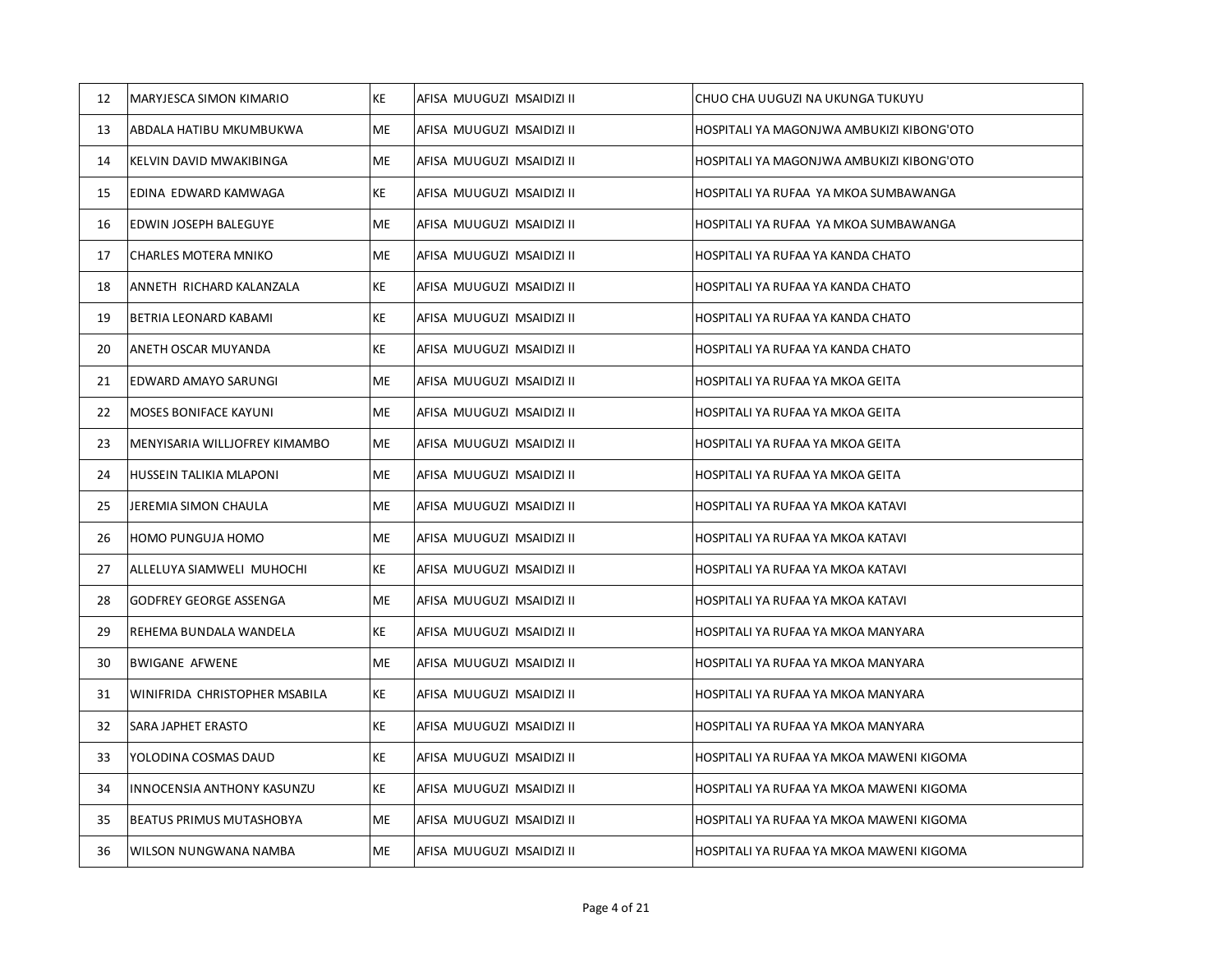| 37 | JONATHAN BANYINYISA BHITA      | ME  | AFISA MUUGUZI MSAIDIZI II | HOSPITALI YA RUFAA YA MKOA MTWARA             |
|----|--------------------------------|-----|---------------------------|-----------------------------------------------|
| 38 | GLORIA ONESMO URASSA           | KE  | AFISA MUUGUZI MSAIDIZI II | HOSPITALI YA RUFAA YA MKOA MTWARA             |
| 39 | FELISTA OTUMARY CHALE          | KE  | AFISA MUUGUZI MSAIDIZI II | HOSPITALI YA RUFAA YA MKOA MTWARA             |
| 40 | MAKWAYA MAKELEJA KAMATTA       | ME. | AFISA MUUGUZI MSAIDIZI II | HOSPITALI YA RUFAA YA MKOA MTWARA             |
| 41 | HURUMA JAMES MALAKASUKA        | KE  | AFISA MUUGUZI MSAIDIZI II | HOSPITALI YA RUFAA YA MKOA MTWARA             |
| 42 | MAKARANGA MBOGO MANDALU        | ME  | AFISA MUUGUZI MSAIDIZI II | HOSPITALI YA RUFAA YA MKOA MTWARA             |
| 43 | DATIUS LAURENT PATRICE         | ME  | AFISA MUUGUZI MSAIDIZI II | HOSPITALI YA RUFAA YA MKOA MUSOMA             |
| 44 | RACHEL M LUBUNGA               | КE  | AFISA MUUGUZI MSAIDIZI II | HOSPITALI YA RUFAA YA MKOA MUSOMA             |
| 45 | <b>SAMWEL MARGWE ASANTAELI</b> | ME  | AFISA MUUGUZI MSAIDIZI II | HOSPITALI YA RUFAA YA MKOA MUSOMA             |
| 46 | LILIAN LYNDEN MWANJOTA         | KE  | AFISA MUUGUZI MSAIDIZI II | HOSPITALI YA RUFAA YA MKOA MUSOMA             |
| 47 | PETER E MWANJABALA NDEBELA     | ME  | AFISA MUUGUZI MSAIDIZI II | HOSPITALI YA RUFAA YA MKOA NJOMBE             |
| 48 | PRAYGOD WILBARD SWAI           | ME  | AFISA MUUGUZI MSAIDIZI II | HOSPITALI YA RUFAA YA MKOA NJOMBE             |
| 49 | JAFARI JOSEPH MASETA           | ME  | AFISA MUUGUZI MSAIDIZI II | HOSPITALI YA RUFAA YA MKOA NJOMBE             |
| 50 | SILYA ABEL                     | KE  | AFISA MUUGUZI MSAIDIZI II | HOSPITALI YA RUFAA YA MKOA SEKOU TOURE MWANZA |
| 51 | JEREMIA ISACK CHACHA           | ME  | AFISA MUUGUZI MSAIDIZI II | HOSPITALI YA RUFAA YA MKOA SIMIYU             |
| 52 | NEEMA JOB TUSEKILE             | KE  | AFISA MUUGUZI MSAIDIZI II | HOSPITALI YA RUFAA YA MKOA SIMIYU             |
| 53 | <b>CHARLES SIMON FIDELIS</b>   | ME  | AFISA MUUGUZI MSAIDIZI II | HOSPITALI YA RUFAA YA MKOA SIMIYU             |
| 54 | JACKLINE ERNEST SWAI           | KE  | AFISA MUUGUZI MSAIDIZI II | HOSPITALI YA RUFAA YA MKOA SIMIYU             |
| 55 | JANETH HAVINKELLY ROBINA       | KE  | AFISA MUUGUZI MSAIDIZI II | HOSPITALI YA RUFAA YA MKOA SIMIYU             |
| 56 | <b>FESTO LUCY JOHN</b>         | ME  | AFISA MUUGUZI MSAIDIZI II | HOSPITALI YA RUFAA YA MKOA SINGIDA            |
| 57 | JUDICA JOB MSHIU               | KE  | AFISA MUUGUZI MSAIDIZI II | HOSPITALI YA RUFAA YA MKOA SINGIDA            |
| 58 | RONALD LEONARD KARERA          | ME  | AFISA MUUGUZI MSAIDIZI II | HOSPITALI YA RUFAA YA MKOA SINGIDA            |
| 59 | <b>FARAJA ERASMO DANDA</b>     | KE  | AFISA MUUGUZI MSAIDIZI II | HOSPITALI YA RUFAA YA MKOA SINGIDA            |
| 60 | HARRIETH ROBERT KAPATYA        | KE  | AFISA MUUGUZI MSAIDIZI II | HOSPITALI YA RUFAA YA MKOA SONGWE             |
| 61 | HONGERA WILSON MNKONDYA        | ME  | AFISA MUUGUZI MSAIDIZI II | HOSPITALI YA RUFAA YA MKOA SONGWE             |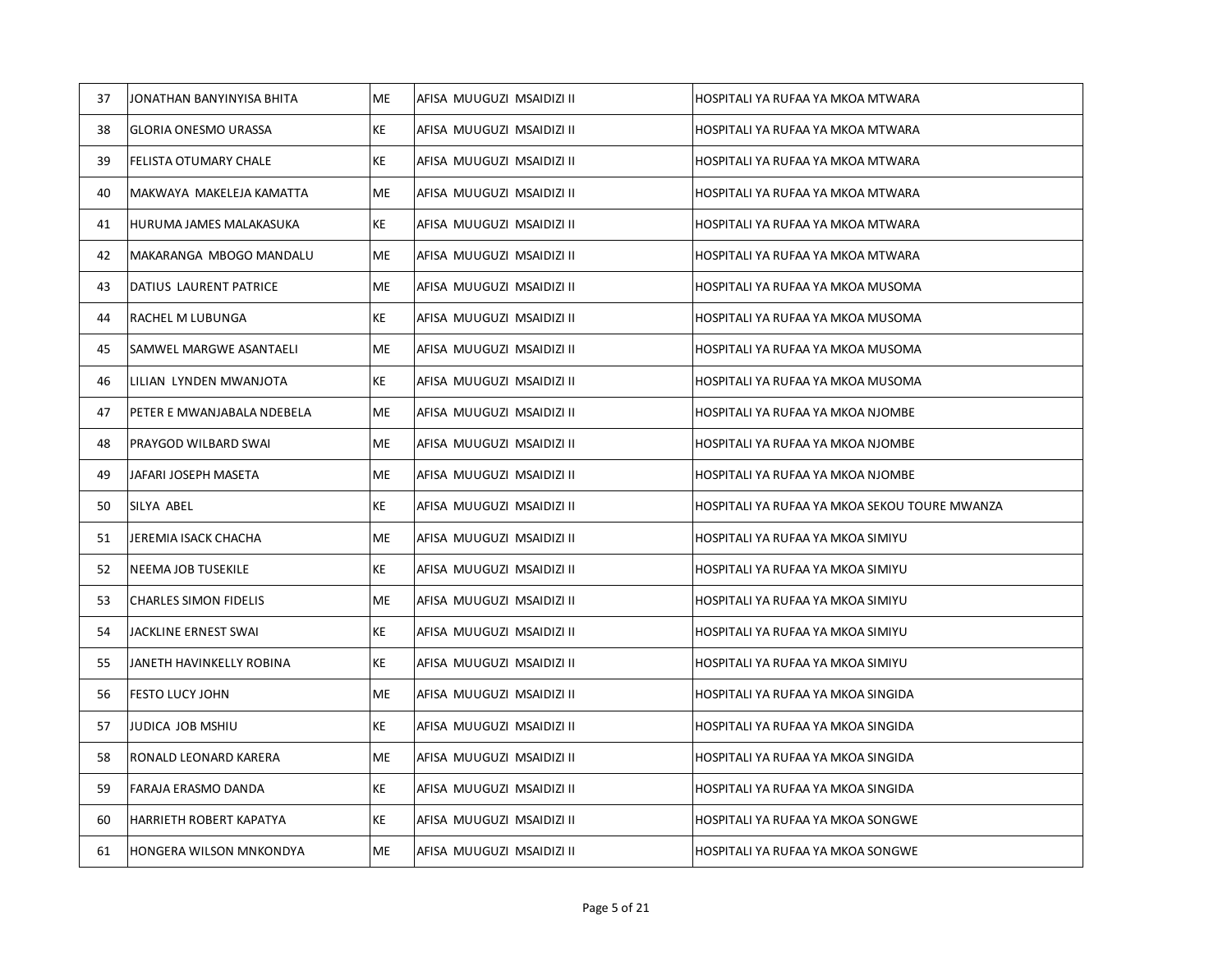| 62             | VUMILIA WILSON SHALE            | <b>ME</b>     | AFISA MUUGUZI MSAIDIZI II   | HOSPITALI YA RUFAA YA MKOA SONGWE           |
|----------------|---------------------------------|---------------|-----------------------------|---------------------------------------------|
| 63             | NEEMA CHRISTOPHER PELLA         | KE            | AFISA MUUGUZI MSAIDIZI II   | HOSPITALI YA RUFAA YA MKOA SONGWE           |
| 64             | VIOLETH PAULO MAISA             | KE            | AFISA MUUGUZI MSAIDIZI II   | HOSPITALI YA RUFAA YA MKOA SONGWE           |
| 65             | <b>GERASIUS NESTORY CHETERE</b> | ME            | AFISA MUUGUZI MSAIDIZI II   | HOSPITALI YA TAIFA YA AFYA YA AKILI MIREMBE |
| 66             | LIBERAT GERVACE MASSENGE        | ME            | AFISA MUUGUZI MSAIDIZI II   | HOSPITALI YA TAIFA YA AFYA YA AKILI MIREMBE |
| 67             | JOEL BERNARD MWAIPAJA           | ME            | AFISA MUUGUZI MSAIDIZI II   | HOSPITALI YA TAIFA YA AFYA YA AKILI MIREMBE |
|                |                                 |               | <b>WAUGUZI DARAJA LA II</b> |                                             |
| <b>SN</b>      | <b>JINA LA MWOMBAJI</b>         | <b>JINSIA</b> | <b>KADA</b>                 | <b>KITUO ALICHOPANGWA</b>                   |
| $\mathbf{1}$   | MARIA HASSAN SAID               | KE            | MUUGUZI II                  | HOSPITALI YA BENJAMIN MKAPA - DODOMA        |
| $\mathbf{2}$   | ANNA NICODEM BURA               | KE            | <b>MUUGUZI II</b>           | HOSPITALI YA BENJAMIN MKAPA - DODOMA        |
| 3              | SOLOGO KAJANJA                  | <b>ME</b>     | <b>MUUGUZI II</b>           | HOSPITALI YA BENJAMIN MKAPA - DODOMA        |
| $\overline{4}$ | JUMAA BAKARI HASSANI            | <b>ME</b>     | MUUGUZI II                  | HOSPITALI YA BENJAMIN MKAPA - DODOMA        |
| 5              | LUCY PATRICK MLIGO              | KE            | MUUGUZI II                  | HOSPITALI YA BENJAMIN MKAPA - DODOMA        |
| 6              | SUBIRA CHRISPINI KIMARIO        | KE            | <b>MUUGUZI II</b>           | HOSPITALI YA BENJAMIN MKAPA - DODOMA        |
| $\overline{7}$ | SAID MOHAMED MKAYALA            | <b>ME</b>     | <b>MUUGUZI II</b>           | HOSPITALI YA BENJAMIN MKAPA - DODOMA        |
| 8              | SALVATORY BALINA GIBUYI         | <b>ME</b>     | MUUGUZI II                  | HOSPITALI YA BENJAMIN MKAPA - DODOMA        |
| 9              | CAROLINE MICHAEL MGONGOLWA      | KE            | <b>MUUGUZI II</b>           | HOSPITALI YA BENJAMIN MKAPA - DODOMA        |
| 10             | JACLINA LYIMO GASPER            | KE            | <b>MUUGUZI II</b>           | HOSPITALI YA BENJAMIN MKAPA - DODOMA        |
| 11             | ELIZABETH BERNARD CHITOJO       | KE            | <b>MUUGUZI II</b>           | HOSPITALI YA BENJAMIN MKAPA - DODOMA        |
| 12             | ANTON ALNUS NUNDA               | <b>ME</b>     | MUUGUZI II                  | HOSPITALI YA BENJAMIN MKAPA - DODOMA        |
| 13             | RHOIDA JONATHAN CHENGULA        | KE            | <b>MUUGUZI II</b>           | HOSPITALI YA BENJAMIN MKAPA - DODOMA        |
| 14             | PAMPHILI JOHN AGAPITIUS         | <b>ME</b>     | <b>MUUGUZI II</b>           | HOSPITALI YA BUGANDO - MWANZA               |
| 15             | FAUDHIA ALLY SWALEHE            | KE            | <b>MUUGUZI II</b>           | HOSPITALI YA BUGANDO - MWANZA               |
| 16             | LEONIA DIZDERI AKONAAY          | KE            | <b>MUUGUZI II</b>           | HOSPITALI YA BUGANDO - MWANZA               |
| 17             | ANNA JOHN SAGANYA               | KE            | <b>MUUGUZI II</b>           | HOSPITALI YA BUGANDO - MWANZA               |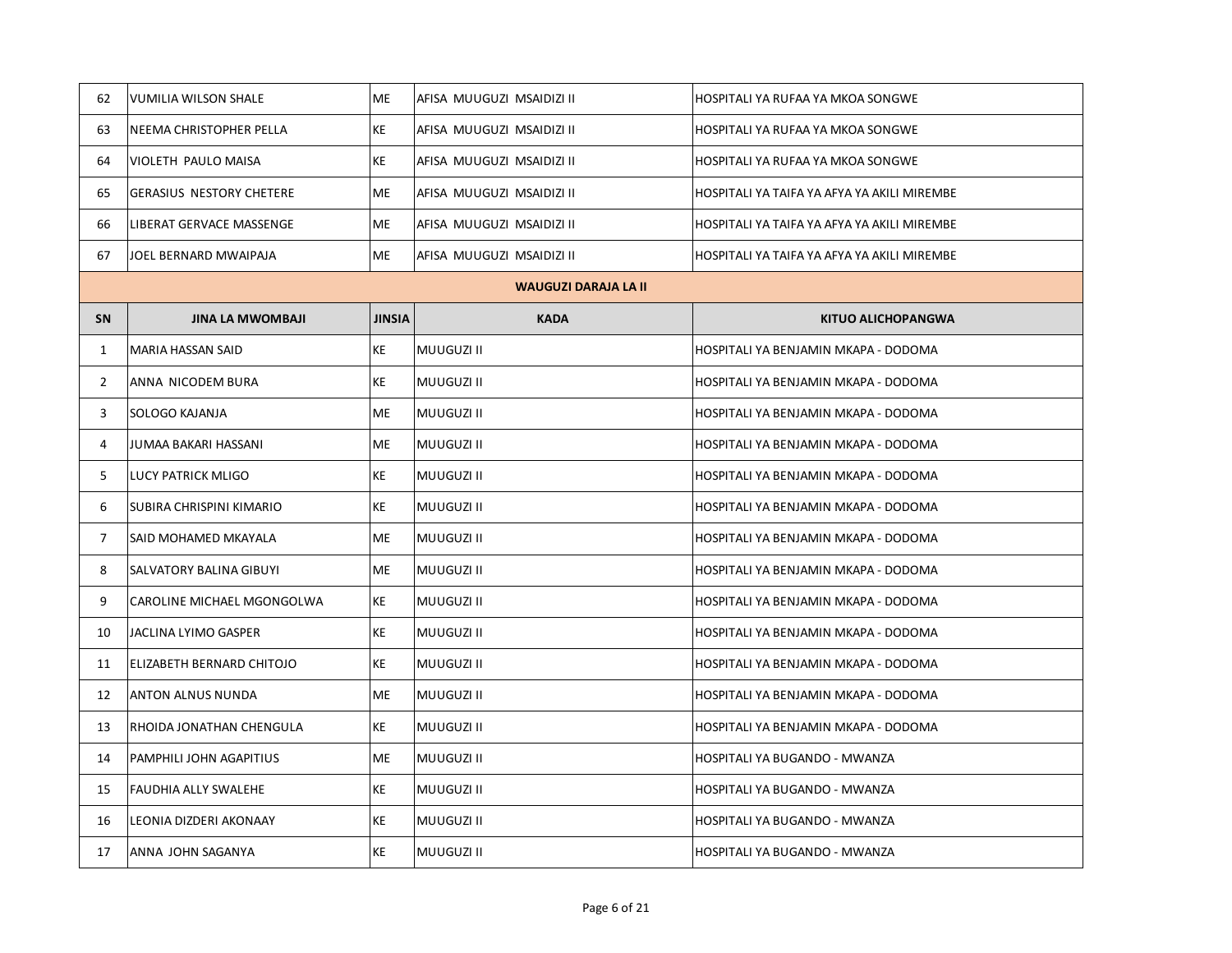| 18 | MWANAHAWA HAMISI MWACHITIKU   | KE | MUUGUZI II        | HOSPITALI YA BUGANDO - MWANZA |
|----|-------------------------------|----|-------------------|-------------------------------|
| 19 | WIRAGANU ATHUMANI MAHINDI     | ME | MUUGUZI II        | HOSPITALI YA BUGANDO - MWANZA |
| 20 | JACINTHA FAUSTINE KASHAIJA    | KE | MUUGUZI II        | HOSPITALI YA BUGANDO - MWANZA |
| 21 | REHEMA ANDREW ANGELO          | KE | MUUGUZI II        | HOSPITALI YA BUGANDO - MWANZA |
| 22 | ROSEMARY SYLVESTER KAMARAMO   | KE | <b>MUUGUZI II</b> | HOSPITALI YA BUGANDO - MWANZA |
| 23 | <b>EMILY MURTON MWAKILELE</b> | ME | MUUGUZI II        | HOSPITALI YA BUGANDO - MWANZA |
| 24 | LAILA FATHAL KIMARO           | KE | MUUGUZI II        | HOSPITALI YA BUGANDO - MWANZA |
| 25 | MAGINIFAI WILSON MOYOGWILILE  | KE | MUUGUZI II        | HOSPITALI YA BUGANDO - MWANZA |
| 26 | GODWIN LUSONGOKA BENEDICTO    | ME | <b>MUUGUZI II</b> | HOSPITALI YA BUGANDO - MWANZA |
| 27 | ATHUMAN MEDADI SWALEHE        | ME | MUUGUZI II        | HOSPITALI YA BUGANDO - MWANZA |
| 28 | VAILETH FELICIAN MWAPINGA     | KE | MUUGUZI II        | HOSPITALI YA BUGANDO - MWANZA |
| 29 | MAKOSANO SULEIMAN MATHEW      | ME | <b>MUUGUZI II</b> | HOSPITALI YA KCMC - MOSHI     |
| 30 | YUSUFU J MPOGO                | ME | <b>MUUGUZI II</b> | HOSPITALI YA KCMC - MOSHI     |
| 31 | DAUDI ADAMU MANGARE           | ME | MUUGUZI II        | HOSPITALI YA KCMC - MOSHI     |
| 32 | <b>BENEDICT PAUL MUSHI</b>    | ME | MUUGUZI II        | HOSPITALI YA KCMC - MOSHI     |
| 33 | ANJERA NDARUMVYE RUBUNDI      | KE | MUUGUZI II        | HOSPITALI YA KCMC - MOSHI     |
| 34 | MAHONA SHIJA MKOMA            | ME | MUUGUZI II        | HOSPITALI YA KCMC - MOSHI     |
| 35 | JULIANA ISDORY MAUTANGA       | KE | MUUGUZI II        | HOSPITALI YA KCMC - MOSHI     |
| 36 | ESTHER BERNARD CHITOJO        | KE | MUUGUZI II        | HOSPITALI YA KCMC - MOSHI     |
| 37 | AMRI SUNZU THOMAS             | ME | MUUGUZI II        | HOSPITALI YA KCMC - MOSHI     |
| 38 | FESTO FANUEL KAZOYA           | ME | MUUGUZI II        | HOSPITALI YA KCMC - MOSHI     |
| 39 | MATRIDA MICHAEL MWANKANJE     | KE | MUUGUZI II        | HOSPITALI YA KCMC - MOSHI     |
| 40 | SELEMANI ADAM KATEKO          | ME | <b>MUUGUZI II</b> | HOSPITALI YA KCMC - MOSHI     |
| 41 | ZENA SAIDI ISSA               | KE | MUUGUZI II        | HOSPITALI YA KCMC - MOSHI     |
| 42 | NASHON ANDREA MADUNDO         | ME | MUUGUZI II        | HOSPITALI YA KCMC - MOSHI     |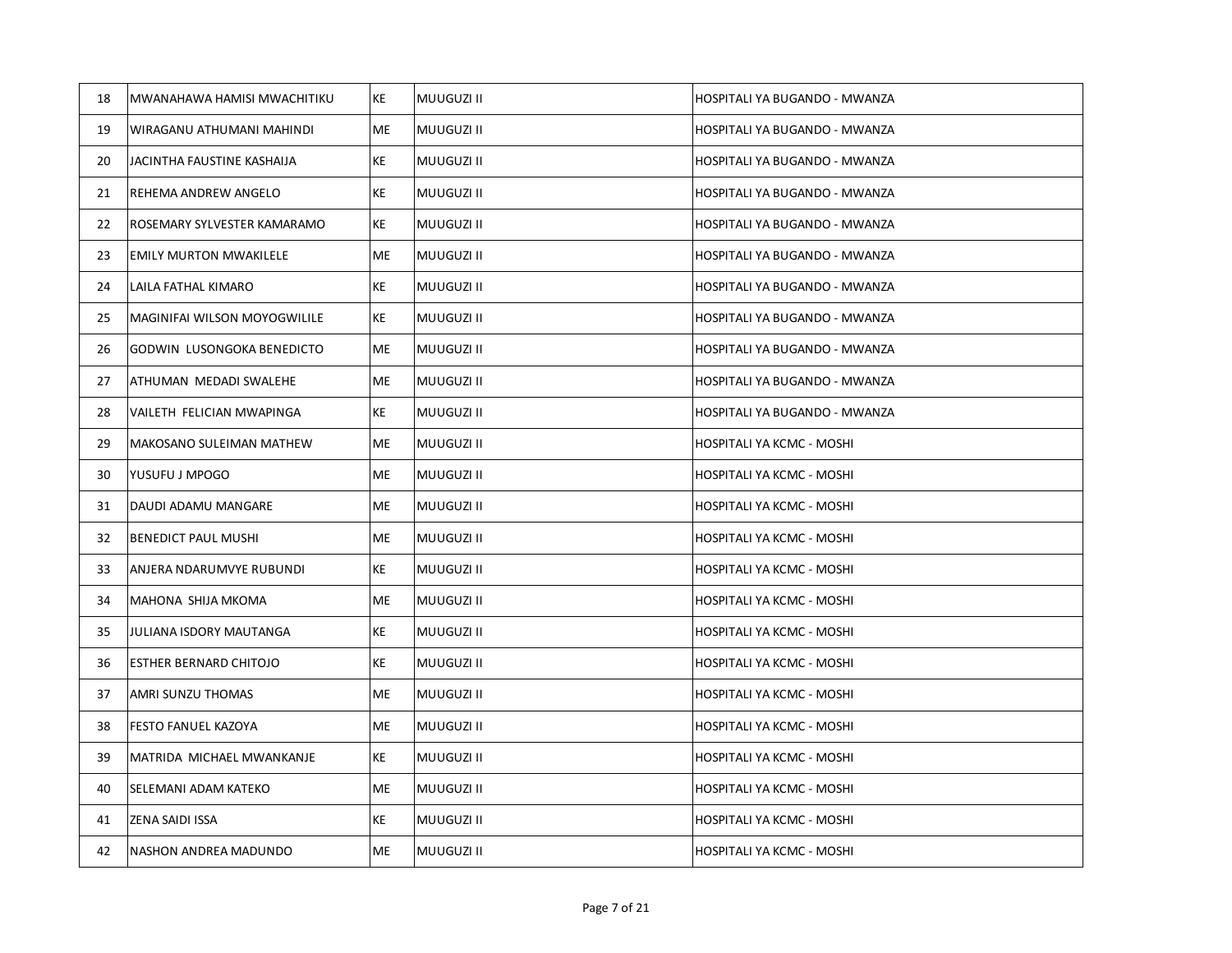| 43 | NURUANA EDWARD MBESERE         | KE        | MUUGUZI II        | HOSPITALI YA MAGONJWA AMBUKIZI KIBONG'OTO |
|----|--------------------------------|-----------|-------------------|-------------------------------------------|
| 44 | <b>GRACE TABU THOMAS</b>       | KE        | MUUGUZI II        | HOSPITALI YA MAGONJWA AMBUKIZI KIBONG'OTO |
| 45 | ALLY GIDUNGURE                 | ME        | MUUGUZI II        | HOSPITALI YA MAGONJWA AMBUKIZI KIBONG'OTO |
| 46 | SALOME DAMIAN NZIKU            | KE        | MUUGUZI II        | HOSPITALI YA MAGONJWA AMBUKIZI KIBONG'OTO |
| 47 | ALOYCE MAGOGWA                 | ME        | <b>MUUGUZI II</b> | HOSPITALI YA RUFAA YA KANDA CHATO         |
| 48 | RUTH RICHARD MNYANYI           | KE        | MUUGUZI II        | HOSPITALI YA RUFAA YA KANDA CHATO         |
| 49 | JOSHUA MARKO NGAZI             | ME        | MUUGUZI II        | HOSPITALI YA RUFAA YA KANDA CHATO         |
| 50 | METHUSELA EMMANUEL SAMSON      | KE        | <b>MUUGUZI II</b> | HOSPITALI YA RUFAA YA KANDA CHATO         |
| 51 | TABITHA NOEL ASHERI            | KE        | MUUGUZI II        | HOSPITALI YA RUFAA YA KANDA CHATO         |
| 52 | KASSIM SHIRADHI LALU           | ME        | MUUGUZI II        | HOSPITALI YA RUFAA YA KANDA CHATO         |
| 53 | JILES SEKELI MOYA              | ME        | <b>MUUGUZI II</b> | HOSPITALI YA RUFAA YA KANDA CHATO         |
| 54 | STEVEN RUSTICK MASHEYO         | ME        | <b>MUUGUZI II</b> | HOSPITALI YA RUFAA YA KANDA CHATO         |
| 55 | GODI RAPHAEL MWAJUNGWA         | ME        | MUUGUZI II        | HOSPITALI YA RUFAA YA KANDA MBEYA         |
| 56 | HELENA SAFARI PHILIMIN         | KE        | MUUGUZI II        | HOSPITALI YA RUFAA YA KANDA MBEYA         |
| 57 | YUSUPH LINGTON MWANJOLI        | ME        | <b>MUUGUZI II</b> | HOSPITALI YA RUFAA YA KANDA MBEYA         |
| 58 | <b>GEORGE CHARLES MWALINGO</b> | ME        | MUUGUZI II        | HOSPITALI YA RUFAA YA KANDA MBEYA         |
| 59 | WITINESS LUCAS MWILONGO        | KE        | MUUGUZI II        | HOSPITALI YA RUFAA YA KANDA MBEYA         |
| 60 | LUTENGANO ANDABWILE MWAIBOFU   | ME        | <b>MUUGUZI II</b> | HOSPITALI YA RUFAA YA KANDA MBEYA         |
| 61 | RONALD RAYMOND URIO            | ME        | MUUGUZI II        | HOSPITALI YA RUFAA YA KANDA MBEYA         |
| 62 | JOHN CHIJA BUGUNA              | ME        | MUUGUZI II        | HOSPITALI YA RUFAA YA KANDA MBEYA         |
| 63 | ALEX MWAKANYAME ALPHONCE       | ME        | <b>MUUGUZI II</b> | HOSPITALI YA RUFAA YA KANDA MBEYA         |
| 64 | <b>GWAKISA AMAN KIBALE</b>     | KE        | <b>MUUGUZI II</b> | HOSPITALI YA RUFAA YA KANDA MBEYA         |
| 65 | <b>BAHATI DAUDI SOKONI</b>     | ME        | MUUGUZI II        | HOSPITALI YA RUFAA YA KANDA MBEYA         |
| 66 | <b>GLADNESS LAMECK BUKUKU</b>  | KE        | <b>MUUGUZI II</b> | HOSPITALI YA RUFAA YA KANDA MBEYA         |
| 67 | BAHATI AINEA CHIHOMA           | <b>ME</b> | <b>MUUGUZI II</b> | HOSPITALI YA RUFAA YA KANDA MBEYA         |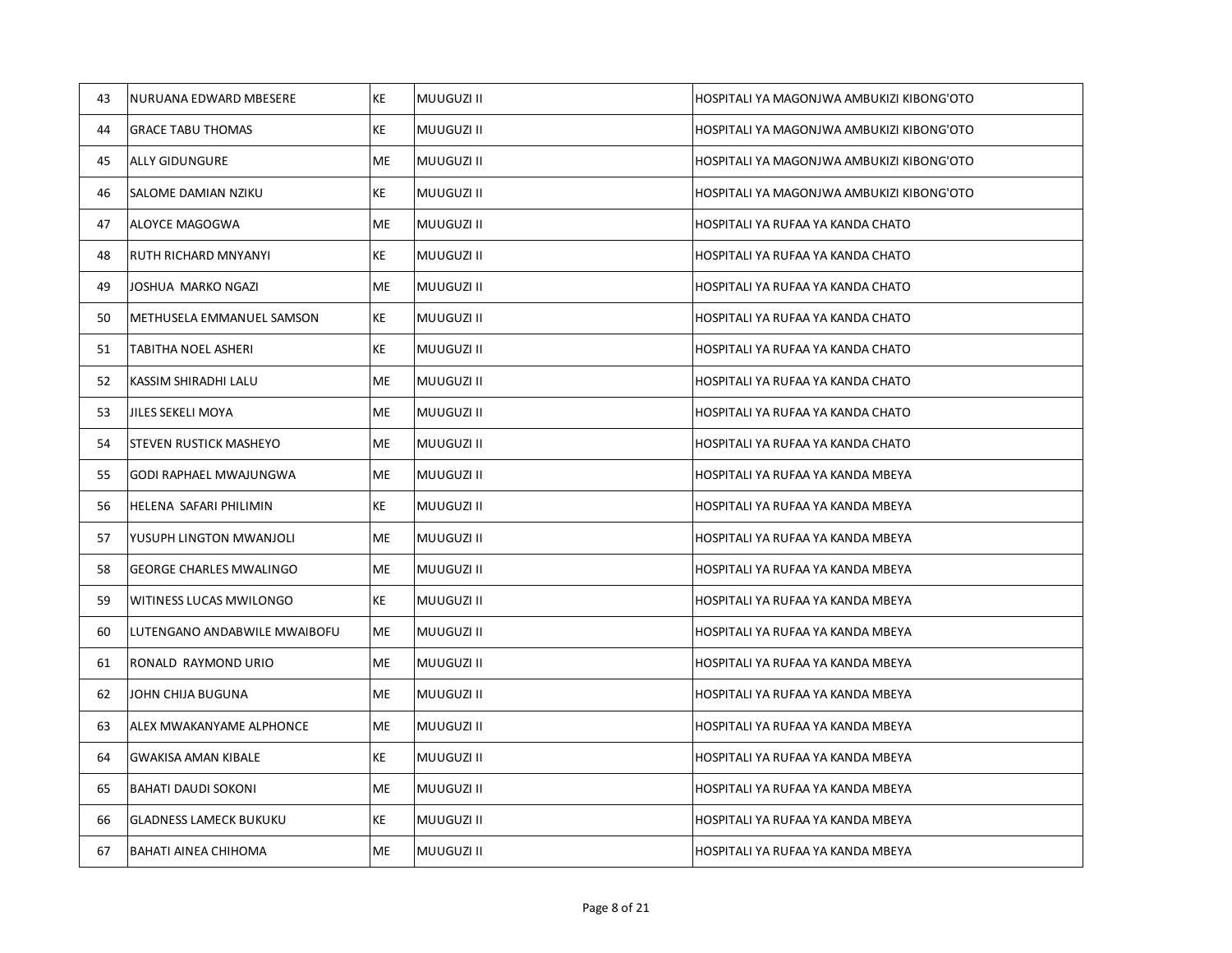| 68 | NOEL ZEPHANIA MWAHAYONGA            | ME        | MUUGUZI II        | HOSPITALI YA RUFAA YA KANDA MBEYA        |
|----|-------------------------------------|-----------|-------------------|------------------------------------------|
| 69 | JULIUS DANIEL MWAMBAPA              | ME        | <b>MUUGUZI II</b> | HOSPITALI YA RUFAA YA KANDA MBEYA        |
| 70 | PAULINA ALFRED MWANSASU             | KE        | <b>MUUGUZI II</b> | HOSPITALI YA RUFAA YA KANDA MBEYA        |
| 71 | EDSON KAMUGISHA RAPHAEL             | ME        | <b>MUUGUZI II</b> | HOSPITALI YA RUFAA YA MKOA BUKOBA        |
| 72 | <b>GETRUDE JOHN MWINY</b>           | KE        | MUUGUZI II        | HOSPITALI YA RUFAA YA MKOA BUKOBA        |
| 73 | OCTAVINA MARCIALE MARCEL            | KE        | MUUGUZI II        | HOSPITALI YA RUFAA YA MKOA BUKOBA        |
| 74 | ELIYA KEROTO SAMSON                 | <b>ME</b> | <b>MUUGUZI II</b> | HOSPITALI YA RUFAA YA MKOA GEITA         |
| 75 | AGATHA FREDRICK KAKYOGI             | KE        | <b>MUUGUZI II</b> | HOSPITALI YA RUFAA YA MKOA GEITA         |
| 76 | ELIZABETH JOHN (P.O.BOX 260 IRINGA) | KE        | <b>MUUGUZI II</b> | HOSPITALI YA RUFAA YA MKOA GEITA         |
| 77 | SAIDI MOHAMED MTENGULE              | ME        | MUUGUZI II        | HOSPITALI YA RUFAA YA MKOA GEITA         |
| 78 | SHIDA AGREY                         | ME        | <b>MUUGUZI II</b> | HOSPITALI YA RUFAA YA MKOA GEITA         |
| 79 | MOHAMEDI ALLY YAKUTI                | ME        | <b>MUUGUZI II</b> | HOSPITALI YA RUFAA YA MKOA KATAVI        |
| 80 | ROGAT ESAU ESAYA                    | <b>ME</b> | MUUGUZI II        | HOSPITALI YA RUFAA YA MKOA KATAVI        |
| 81 | MARIAM PAULO SAMWEL                 | KE        | MUUGUZI II        | HOSPITALI YA RUFAA YA MKOA KATAVI        |
| 82 | RWEHUMBIZA JULIUS SIMBILA           | ME        | MUUGUZI II        | HOSPITALI YA RUFAA YA MKOA MANYARA       |
| 83 | MAYASA MOHAMED MWANGWENA            | KE        | <b>MUUGUZI II</b> | HOSPITALI YA RUFAA YA MKOA MANYARA       |
| 84 | TIMOTHEO AMARA                      | ME        | <b>MUUGUZI II</b> | HOSPITALI YA RUFAA YA MKOA MANYARA       |
| 85 | BILLE ANORD MWAMKAMBA               | ME        | <b>MUUGUZI II</b> | HOSPITALI YA RUFAA YA MKOA MANYARA       |
| 86 | ESTER SELESTINI PHILIPO             | КE        | <b>MUUGUZI II</b> | HOSPITALI YA RUFAA YA MKOA MANYARA       |
| 87 | SHABANI RAMADHANI SALEH             | ME        | MUUGUZI II        | HOSPITALI YA RUFAA YA MKOA MAWENI KIGOMA |
| 88 | TITO THOMAS NICHOLAUS               | ME        | <b>MUUGUZI II</b> | HOSPITALI YA RUFAA YA MKOA MAWENI KIGOMA |
| 89 | RENATUS RICHARD BWANARUSABO         | ME        | MUUGUZI II        | HOSPITALI YA RUFAA YA MKOA MAWENI KIGOMA |
| 90 | HAPPYNESS JONATHAN SAMWEL           | KE        | <b>MUUGUZI II</b> | HOSPITALI YA RUFAA YA MKOA MAWENI KIGOMA |
| 91 | KESSY SALUM KINAWILO                | ME        | MUUGUZI II        | HOSPITALI YA RUFAA YA MKOA MAWENI KIGOMA |
| 92 | <b>MATOKEO NGAFI MICHAEL</b>        | ME        | MUUGUZI II        | HOSPITALI YA RUFAA YA MKOA MAWENI KIGOMA |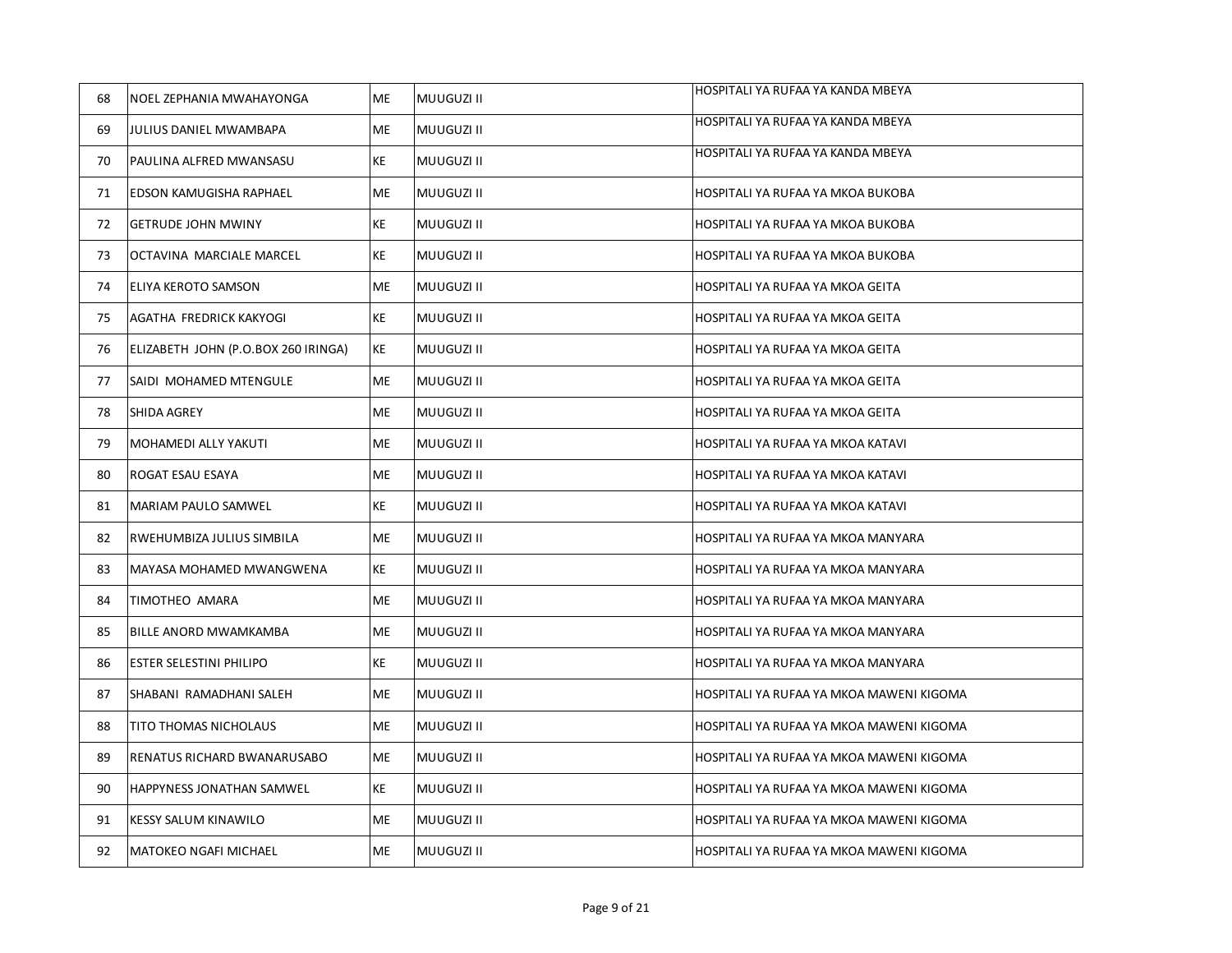| 93  | <b>OWEN PIUS DAUD</b>            | ME | MUUGUZI II | HOSPITALI YA RUFAA YA MKOA MTWARA        |
|-----|----------------------------------|----|------------|------------------------------------------|
| 94  | KULWA COSMAS MATHIAS             | ME | MUUGUZI II | HOSPITALI YA RUFAA YA MKOA MTWARA        |
| 95  | SALAMA GREVAS KOMBA              | ME | MUUGUZI II | HOSPITALI YA RUFAA YA MKOA MTWARA        |
| 96  | OSCAR ISRAEL MWAKIPESILE         | ME | MUUGUZI II | HOSPITALI YA RUFAA YA MKOA MTWARA        |
| 97  | <b>BUINDA SOPHIA MFUNGO</b>      | KE | MUUGUZI II | HOSPITALI YA RUFAA YA MKOA MTWARA        |
| 98  | YONA MWAMPUGA JOHN               | ME | MUUGUZI II | HOSPITALI YA RUFAA YA MKOA MTWARA        |
| 99  | PAUL CHACHA MWITA                | ME | MUUGUZI II | HOSPITALI YA RUFAA YA MKOA MTWARA        |
| 100 | JANETH JOHN DANIEL               | KE | MUUGUZI II | HOSPITALI YA RUFAA YA MKOA MUSOMA        |
| 101 | <b>WILSON MHAKU</b>              | ME | MUUGUZI II | HOSPITALI YA RUFAA YA MKOA MUSOMA        |
| 102 | JOSEPHINA MAGARITHA KUNGU        | KE | MUUGUZI II | HOSPITALI YA RUFAA YA MKOA MUSOMA        |
| 103 | JOSEPH SAMWEL RYOBA              | ME | MUUGUZI II | HOSPITALI YA RUFAA YA MKOA MUSOMA        |
| 104 | GODFEY MASANJA MANYAMPA          | KE | MUUGUZI II | HOSPITALI YA RUFAA YA MKOA MUSOMA        |
| 105 | SALEHE WAKARA BARNABA            | ME | MUUGUZI II | HOSPITALI YA RUFAA YA MKOA MUSOMA        |
| 106 | ROSEMARY CYPRIAN LUKANDA         | ME | MUUGUZI II | HOSPITALI YA RUFAA YA MKOA NJOMBE        |
| 107 | <b>GERALD SIMON MAHENA</b>       | ME | MUUGUZI II | HOSPITALI YA RUFAA YA MKOA NJOMBE        |
| 108 | ANDREW ROBERT MWAIMU             | ME | MUUGUZI II | HOSPITALI YA RUFAA YA MKOA NJOMBE        |
| 109 | <b>BURUHANI YUSUPH BURUHANI</b>  | ME | MUUGUZI II | HOSPITALI YA RUFAA YA MKOA NJOMBE        |
| 110 | KELVIN GASPAR MRAMBA             | ME | MUUGUZI II | HOSPITALI YA RUFAA YA MKOA SIMIYU        |
| 111 | LIDYA FRANSIS YUDA               | KE | MUUGUZI II | HOSPITALI YA RUFAA YA MKOA SIMIYU        |
| 112 | HUSSEIN MOHAMED YUSUFU           | ME | MUUGUZI II | HOSPITALI YA RUFAA YA MKOA SIMIYU        |
| 113 | MARWA JULIUS MWITA               | ME | MUUGUZI II | HOSPITALI YA RUFAA YA MKOA SIMIYU        |
| 114 | KAMARIA AHMAD SWALEHE            | KE | MUUGUZI II | HOSPITALI YA RUFAA YA MKOA SOKOINE LINDI |
| 115 | <b>HAPPINESS VALENCY MAPUNDA</b> | KE | MUUGUZI II | HOSPITALI YA RUFAA YA MKOA SOKOINE LINDI |
| 116 | MAGRETH AMOS KAPALA              | KE | MUUGUZI II | HOSPITALI YA RUFAA YA MKOA SONGWE        |
| 117 | EVODIA ERNEST KINYAMAGOHA        | KE | MUUGUZI II | HOSPITALI YA RUFAA YA MKOA SONGWE        |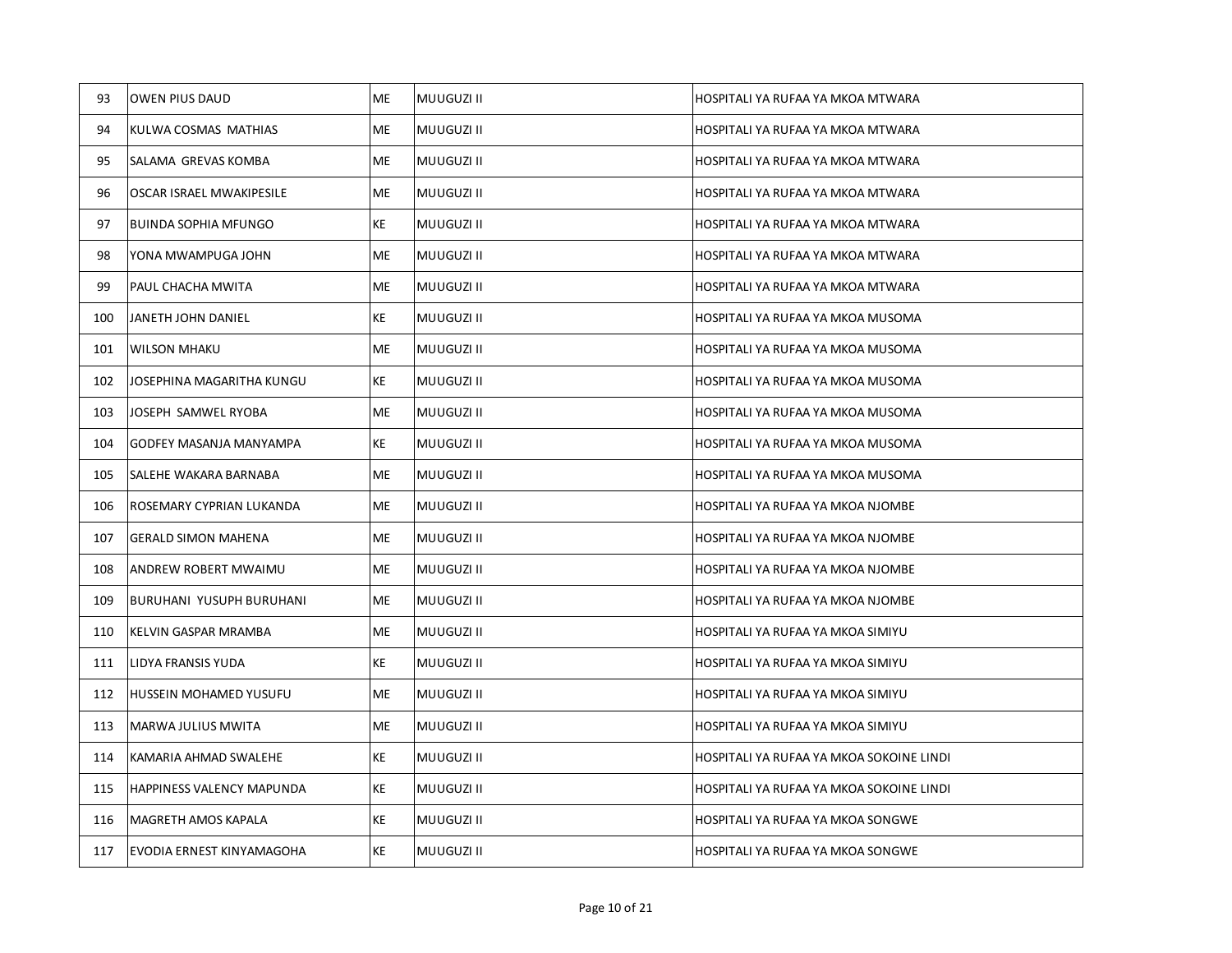| 118       | LAINERY REVOCATUS LIJONGWA      | <b>ME</b>     | MUUGUZI II                                 | HOSPITALI YA RUFAA YA MKOA SONGWE           |
|-----------|---------------------------------|---------------|--------------------------------------------|---------------------------------------------|
| 119       | ANNETH ALFRED KANDEBE           | KE            | MUUGUZI II                                 | HOSPITALI YA RUFAA YA MKOA SONGWE           |
| 120       | WAZIRI TARIMULU RAMADHANI       | ME            | MUUGUZI II                                 | HOSPITALI YA RUFAA YA MKOA SONGWE           |
| 121       | SAMWEL YABALANGA SICHIZYA       | ME            | MUUGUZI II                                 | HOSPITALI YA RUFAA YA MKOA SONGWE           |
| 122       | ROSMARY JOHN CHALANGWE          | KE            | MUUGUZI II                                 | HOSPITALI YA RUFAA YA MKOA WA SINGIDA       |
| 123       | <b>MARY AYUBU SETH</b>          | KE            | MUUGUZI II                                 | HOSPITALI YA RUFAA YA MKOA WA SINGIDA       |
| 124       | NAZARIUS SYLIVESTER TIRUGANYA   | ME            | MUUGUZI II                                 | HOSPITALI YA RUFAA YA MKOA WA SINGIDA       |
| 125       | HAWA ISMAIL MWAISABULA          | KE            | MUUGUZI II                                 | HOSPITALI YA RUFAA YA MKOA WA SINGIDA       |
| 126       | SHANI NICO FULUGE               | KE            | MUUGUZI II                                 | HOSPITALI YA TAIFA YA AFYA YA AKILI MIREMBE |
| 127       | SHIJA JUMANNE BUZURI            | <b>ME</b>     | MUUGUZI II                                 | HOSPITALI YA TAIFA YA AFYA YA AKILI MIREMBE |
| 128       | <b>ANTHONY EMMILIUS MCHAURU</b> | ME            | MUUGUZI II                                 | HOSPITALI YA TAIFA YA AFYA YA AKILI MIREMBE |
| 129       | YUSUPH HALODI JUMBE             | <b>ME</b>     | MUUGUZI II                                 | HOSPITALI YA TAIFA YA AFYA YA AKILI MIREMBE |
| 130       | EDINA MUGASA MTESINGWA          | KE            | MUUGUZI II                                 | HOSPITALI YA TAIFA YA AFYA YA AKILI MIREMBE |
| 131       | ASHURA SAIDI KIMBELEMBELE       | KE            | <b>MUUGUZI II</b>                          | MPANGO WA TAIFA WA DAMU SALAMA              |
| 132       | KUDRA MOHAMED ITANDULA          | KE            | MUUGUZI II                                 | MPANGO WA TAIFA WA DAMU SALAMA              |
| 133       | ASHA MOHAMMED ABDUL             | KE            | MUUGUZI II                                 | MPANGO WA TAIFA WA DAMU SALAMA              |
| 134       | ANDREA WILBARD BAYNETO          | KE            | MUUGUZI II                                 | MPANGO WA TAIFA WA DAMU SALAMA              |
| 135       | ASHURA ISSA MAFURU              | ME            | <b>MUUGUZI II</b>                          | MPANGO WA TAIFA WA DAMU SALAMA              |
| 136       | ZULFA MTIMBA SADIKI             | <b>KE</b>     | MUUGUZI II                                 | MPANGO WA TAIFA WA DAMU SALAMA              |
| 137       | SALMA JUMANNE RAMADHANI         | KE            | <b>MUUGUZI II</b>                          | MPANGO WA TAIFA WA DAMU SALAMA              |
| 138       | CHRISTINA ATANASI MHANZI        | KE            | MUUGUZI II                                 | MPANGO WA TAIFA WA DAMU SALAMA              |
| 139       | ASTERIA JAMES BUGUMBA           | KE            | <b>MUUGUZI II</b>                          | MPANGO WA TAIFA WA DAMU SALAMA              |
|           |                                 |               | <b>MAAFISA AFYA MAZINGIRA DARAJA LA II</b> |                                             |
| <b>SN</b> | <b>JINA LA MWOMBAJI</b>         | <b>JINSIA</b> | <b>KADA</b>                                | <b>KITUO ALICHOPANGWA</b>                   |
| 1         | DAVID HAMIS ABDIEL              | ME            | AFISA AFYA MAZINGIRA II                    | CHUO CHA SAYANSI SHIRIKISHI MUHEZA          |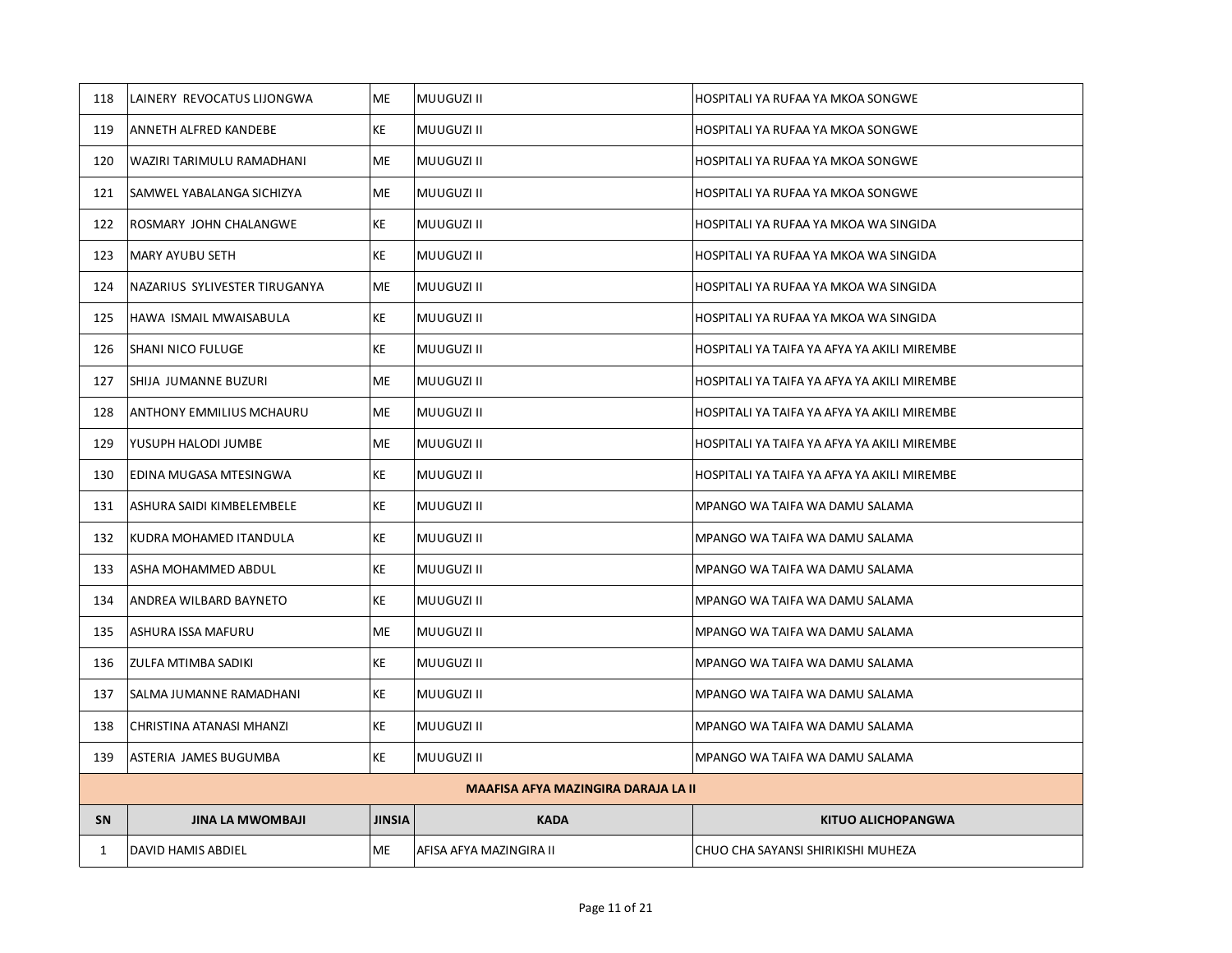| $\overline{2}$ | <b>GETRUDA KAZOLI STANLEY</b>                 | <b>KE</b>     | AFISA AFYA MAZINGIRA II                     | JULIUS NYERERE INTERNATIONAL AIRPORT     |  |  |
|----------------|-----------------------------------------------|---------------|---------------------------------------------|------------------------------------------|--|--|
| 3              | THEOFRIDA CHRISPIN MNYAKIWELE                 | <b>KE</b>     | AFISA AFYA MAZINGIRA II                     | KILIMANJARO INTERNATIONAL AIPORT         |  |  |
|                | MAAFISA AFYA MAZINGIRA WASAIDIZI DARAJA LA II |               |                                             |                                          |  |  |
| SN             | <b>JINA LA MWOMBAJI</b>                       | <b>JINSIA</b> | <b>KADA</b>                                 | <b>KITUO ALICHOPANGWA</b>                |  |  |
| 1              | AGNESS LEONARD KITIGA                         | ΚE            | AFISA AFYA MAZINGIRA MSAIDIZI DARAJA LA II  | KILIMANJARO INTERNATIONAL AIPORT         |  |  |
| $\overline{2}$ | RAMJI RASULI HAMADI                           | <b>ME</b>     | AFISA AFYA MAZINGIRA MSAIDIZI DARAJA LA II  | MPAKA WA MURONGO KYERWA                  |  |  |
| 3              | ZUWENA JAMES MAKEMBA                          | KE            | AFISA AFYA MAZINGIRA MSAIDIZI DARAJA LA II  | MPAKA WA RUSUMO NGARA                    |  |  |
|                | <b>WAFIZIOTHERAPIA DARAJA LA II</b>           |               |                                             |                                          |  |  |
| <b>SN</b>      | <b>JINA LA MWOMBAJI</b>                       | <b>JINSIA</b> | <b>KADA</b>                                 | <b>KITUO ALICHOPANGWA</b>                |  |  |
| 1              | MARY NOAH IKANGA                              | ΚE            | FIZIOTHERAPIA DARAJA II                     | HOSPITALI YA RUFAA YA MKOA MAWENI KIGOMA |  |  |
| $\overline{2}$ | DAVIS ELIUD KIMAMBO                           | ME            | FIZIOTHERAPIA DARAJA II                     | HOSPITALI YA RUFAA YA MKOA MUSOMA        |  |  |
|                |                                               |               | <b>FUNDI SANIFU VIFAA TIBA DARAJA LA II</b> |                                          |  |  |
| <b>SN</b>      | <b>JINA LA MWOMBAJI</b>                       | <b>JINSIA</b> | <b>KADA</b>                                 | <b>KITUO ALICHOPANGWA</b>                |  |  |
| 1              | ARON BENEDICTO MAHOFU                         | <b>ME</b>     | FUNDI SANIFU VIFAA TIBA DARAJA LA II        | HOSPITALI YA RUFAA YA MKOA MUSOMA        |  |  |
|                |                                               |               | KATIBU WA AFYA DARAJA LA II                 |                                          |  |  |
| SN             | <b>JINA LA MWOMBAJI</b>                       | <b>JINSIA</b> | <b>KADA</b>                                 | <b>KITUO ALICHOPANGWA</b>                |  |  |
| $\mathbf{1}$   | AUGUSTINO MKONKO LUNYANGE                     | <b>ME</b>     | KATIBU WA AFYA DARAJA LA II                 | WAMJW-MAKAO MAKUU                        |  |  |
|                |                                               |               | <b>WAFAMASIA DARAJA LA II</b>               |                                          |  |  |
| SN             | <b>JINA LA MWOMBAJI</b>                       | <b>JINSIA</b> | <b>KADA</b>                                 | <b>KITUO ALICHOPANGWA</b>                |  |  |
| $\mathbf{1}$   | JEREMIAH JAKA MWAMBI                          | <b>ME</b>     | MFAMASIA II ( PHARMACISTS II)               | HOSPITALI YA RUFAA YA KANDA CHATO        |  |  |
| $\overline{2}$ | GEORGINA KABIGUMILA BWENGE                    | KE            | MFAMASIA II ( PHARMACISTS II)               | HOSPITALI YA RUFAA YA MKOA IRINGA        |  |  |
| 3              | CHARLES DAMAS MAKATA                          | ME            | MFAMASIA II ( PHARMACISTS II)               | HOSPITALI YA RUFAA YA MKOA NJOMBE        |  |  |
| 4              | FILMON JOHN MTINDA                            | <b>ME</b>     | MFAMASIA II ( PHARMACISTS II)               | HOSPITALI YA RUFAA YA MKOA SIMIYU        |  |  |
| 5              | ABADI MAURICE MASITO                          | <b>ME</b>     | MFAMASIA II ( PHARMACISTS II)               | HOSPITALI YA RUFAA YA MKOA SONGWE        |  |  |
| 6              | <b>OBED DANIEL</b>                            | <b>ME</b>     | MFAMASIA II ( PHARMACISTS II)               | HOSPITALI YA RUFAA YA MKOA SONGWE        |  |  |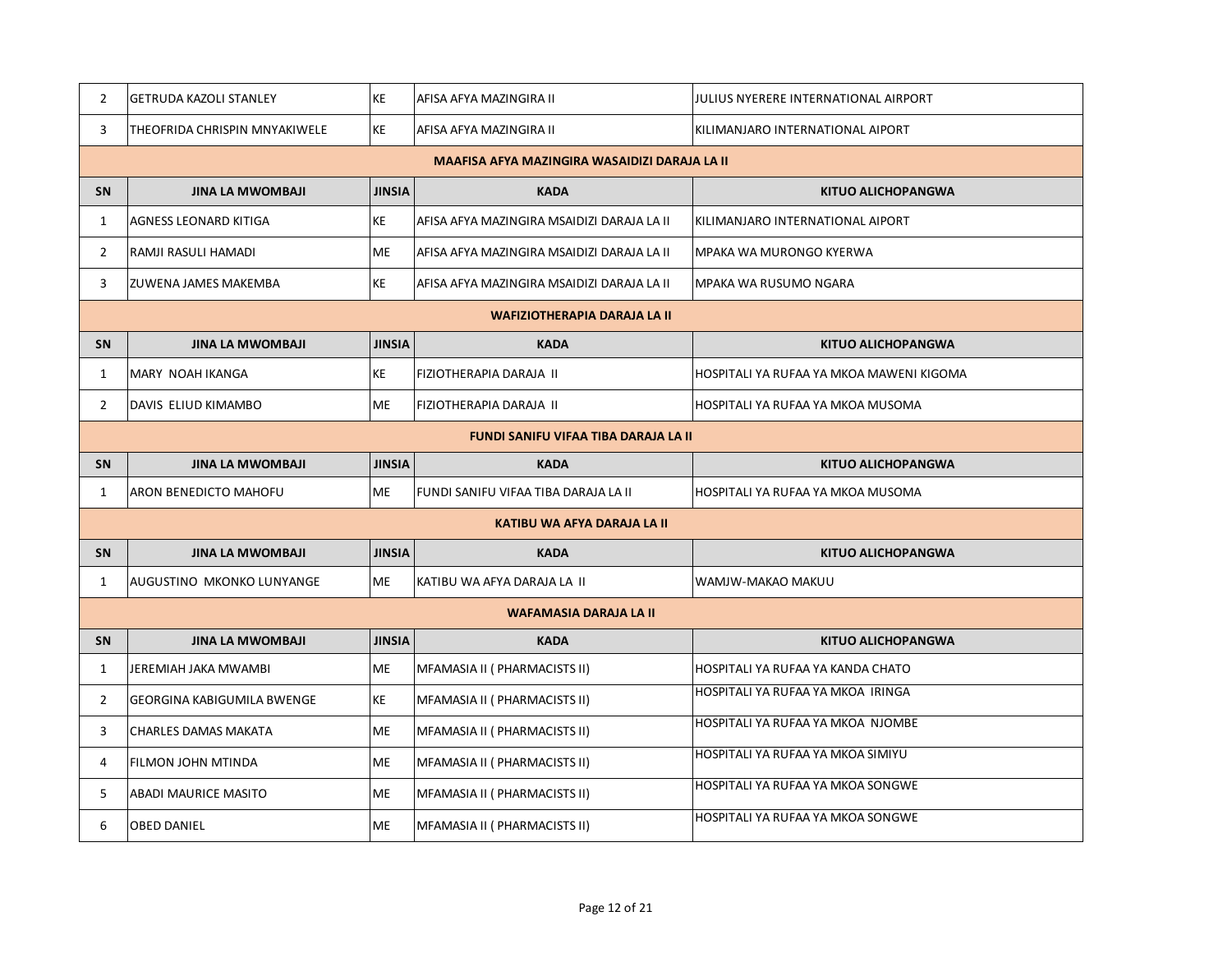| $\overline{7}$ | ADAMU ADAMU NAMULYA              | ME            | MFAMASIA II ( PHARMACISTS II)        | HOSPITALI YA RUFAA YA MKOA SUMBAWANGA         |  |  |
|----------------|----------------------------------|---------------|--------------------------------------|-----------------------------------------------|--|--|
|                | <b>WATEKNOLOJIA DARAJA LA II</b> |               |                                      |                                               |  |  |
| SN             | <b>JINA LA MWOMBAJI</b>          | <b>JINSIA</b> | <b>KADA</b>                          | <b>KITUO ALICHOPANGWA</b>                     |  |  |
| 1              | JANET FERDINAND KAWAU            | KE            | MTEKNOLOJIA DARAJA LA II - (MENO)    | CHUO CHA AFYA NA SAYANSI SHRIKISHI MUHIMBILI  |  |  |
| $\overline{2}$ | AMADEO DESIDERIUS KABAGOYE       | ME            | MTEKNOLOJIA DARAJA LA II - (MENO)    | HOSPITALI YA RUFAA YA MKOA MTWARA             |  |  |
| 3              | <b>BARAKA STEVEN HENULA</b>      | ME            | MTEKNOLOJIA DARAJA LA II - (MENO)    | HOSPITALI YA RUFAA YA MKOA SEKOU TOURE MWANZA |  |  |
| 4              | DENIS MAXIMILLIAN JEREMIAH       | ME            | MTEKNOLOJIA DARAJA LA II - (MIONZI)  | HOSPITALI YA RUFAA YA MKOA MANYARA            |  |  |
| 5              | HINDU ABDALLAH SALEH             | KE            | MTEKNOLOJIA DARAJA LA II - (MIONZI)  | HOSPITALI YA RUFAA YA MKOA MAWENI KIGOMA      |  |  |
| 6              | MGAZA FIKIRINI KIMINDU           | ME            | MTEKNOLOJIA DARAJA LA II - (MIONZI)  | HOSPITALI YA RUFAA YA MKOA SIMIYU             |  |  |
| $\overline{7}$ | ESTHER GEOFFREY MRASI            | KE            | MTEKNOLOJIA DARAJA LA II - (MIONZI)  | HOSPITALI YA RUFAA YA MKOA SINGIDA            |  |  |
| 8              | AMINA PETER MKONO                | KE            | MTEKNOLOJIA DARAJA LA II - (MIONZI)  | HOSPITALI YA RUFAA YA MKOA TABORA             |  |  |
| 9              | NGOLO MAHONA GAMBISHI            | ME            | MTEKNOLOJIA DARAJA LA II - (MAABARA) | HOSPITALI YA RUFAA MKOA SIMIYU                |  |  |
| 10             | SADA MOHAMED KASSIM              | KE            | MTEKNOLOJIA DARAJA LA II - (MAABARA) | HOSPITALI YA RUFAA MKOA SOKOINE LINDI         |  |  |
| 11             | HILDAGARDA FREDDY ZOMBAGA        | KE            | MTEKNOLOJIA DARAJA LA II - (MAABARA) | HOSPITALI YA RUFAA YA KANDA CHATO             |  |  |
| 12             | ADELINA MGOMA                    | KE            | MTEKNOLOJIA DARAJA LA II - (MAABARA) | HOSPITALI YA RUFAA YA MKOA KITETE TABORA      |  |  |
| 13             | QUEENANGELA KAKULU               | KE            | MTEKNOLOJIA DARAJA LA II - (MAABARA) | HOSPITALI YA RUFAA YA MKOA MAWENI             |  |  |
| 14             | MAGDALENA J MINDOLO              | KE            | MTEKNOLOJIA DARAJA LA II - (MAABARA) | HOSPITALI YA RUFAA YA MKOA MTWARA             |  |  |
| 15             | FRANCIS ALCARDO ILAGILA          | ME            | MTEKNOLOJIA DARAJA LA II - (MAABARA) | HOSPITALI YA RUFAA YA MKOA SIMIYU             |  |  |
| 16             | MUSA STAHIMILI JUMA              | ME            | MTEKNOLOJIA DARAJA LA II - (MAABARA) | MPANGO WA TAIFA WA DAMU SALAMA                |  |  |
| 17             | ELIAKIM EMMENUEL SINDA           | ME            | MTEKNOLOJIA DARAJA LA II - (MAABARA) | MPANGO WA TAIFA WA DAMU SALAMA                |  |  |
| 18             | DEOGRATIUS JOSEPH KESSY          | ME            | MTEKNOLOJIA DARAJA LA II - (MAABARA) | MPANGO WA TAIFA WA DAMU SALAMA                |  |  |
| 19             | ERICK ANDREA MHANDO              | ME            | MTEKNOLOJIA DARAJA LA II - (MACHO)   | HOSPITALI YA RUFAA MKOA KITETE                |  |  |
| 20             | WILBARD JOSEPHAT MZIHWI          | ME            | MTEKNOLOJIA DARAJA LA II - (MACHO)   | HOSPITALI YA RUFAA YA MKOA KATAVI             |  |  |
| 21             | LATIFA SALUM MUSA                | KE            | MTEKNOLOJIA DARAJA LA II - (MACHO)   | HOSPITALI YA RUFAA YA MKOA LINDI              |  |  |
| 22             | RAHIMA HAMADI MUSA               | KE            | MTEKNOLOJIA DARAJA LA II - (MACHO)   | HOSPITALI YA RUFAA YA MKOA MARA               |  |  |
|                |                                  |               |                                      |                                               |  |  |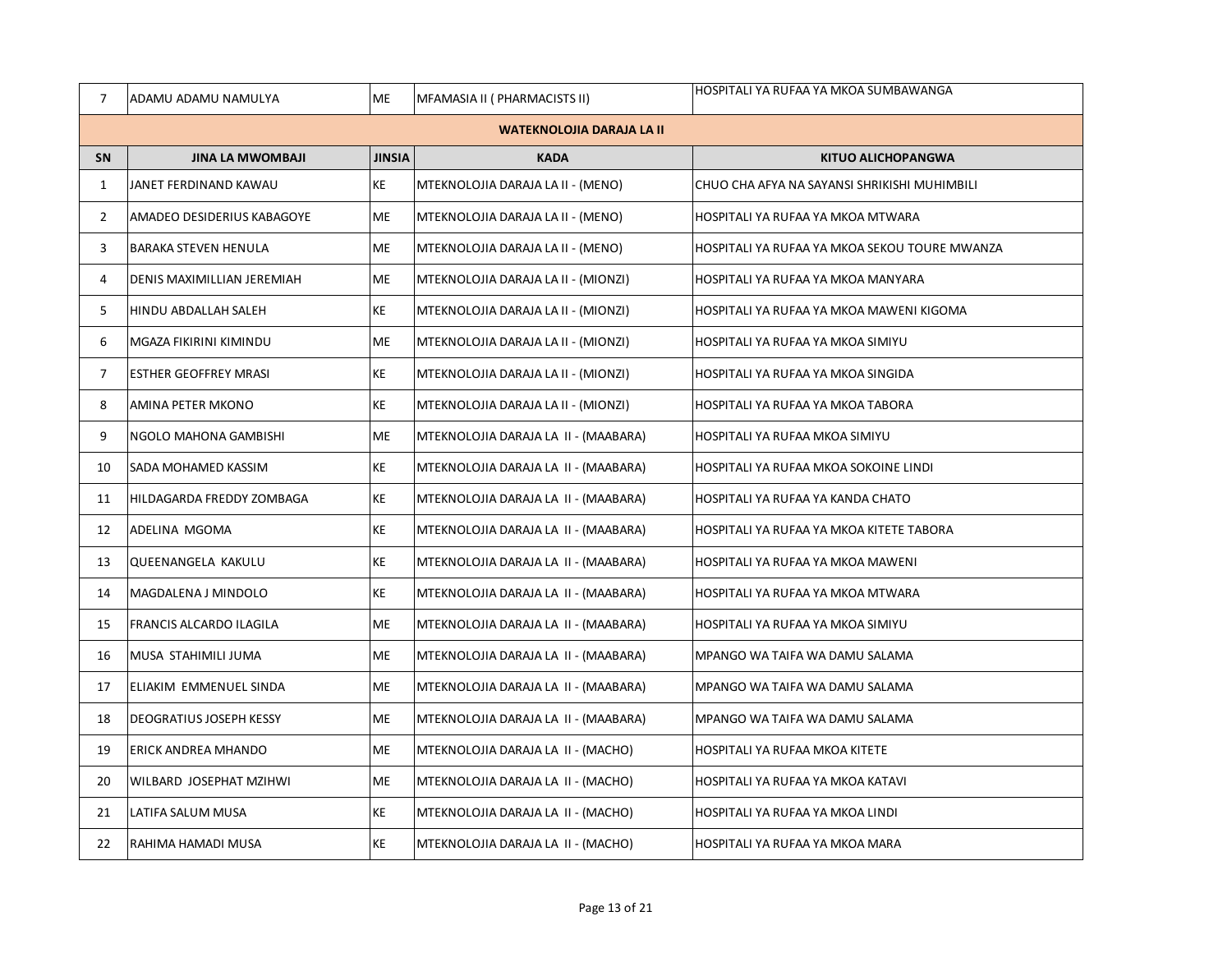| 23             | OTILIA EVARIST NGUI            | KE            | MTEKNOLOJIA DARAJA LA II - (MACHO) | HOSPITALI YA RUFAA YA MKOA SONGWE         |  |  |
|----------------|--------------------------------|---------------|------------------------------------|-------------------------------------------|--|--|
|                | <b>WATEKNOLOJIA WASAIDIZI</b>  |               |                                    |                                           |  |  |
| SN             | <b>JINA LA MWOMBAJI</b>        | <b>JINSIA</b> | <b>KADA</b>                        | <b>KITUO ALICHOPANGWA</b>                 |  |  |
| $\mathbf{1}$   | <b>JOSEPH M ANTONY</b>         | ME            | MTEKNOLOJIA MSAIDIZI - (MAABARA)   | HOSPITALI YA RUFAA MKOA KATAVI            |  |  |
| $\overline{2}$ | MIKA EVARIST POSHO             | <b>ME</b>     | MTEKNOLOJIA MSAIDIZI - (MAABARA)   | HOSPITALI YA RUFAA MKOA SIMIYU            |  |  |
| 3              | GODFREY DAIMON MAGOMBA         | <b>ME</b>     | MTEKNOLOJIA MSAIDIZI - (MAABARA)   | HOSPITALI YA RUFAA MKOA SONGWE            |  |  |
| 4              | STRATON NICHOLAUS              | ME            | MTEKNOLOJIA MSAIDIZI - (MAABARA)   | HOSPITALI YA RUFAA YA MKOA BUKOBA         |  |  |
| 5              | RHODENI G KILATU               | <b>ME</b>     | MTEKNOLOJIA MSAIDIZI - (MAABARA)   | MPANGO WA TAIFA WA DAMU SALAMA            |  |  |
| 6              | <b>GABRIEL DAMSON MATOFALI</b> | <b>ME</b>     | MTEKNOLOJIA MSAIDIZI - (MAABARA)   | MPANGO WA TAIFA WA DAMU SALAMA            |  |  |
| $\overline{7}$ | JESCA B AUGUSTINO              | KE            | MTEKNOLOJIA MSAIDIZI - (MAABARA)   | MPANGO WA TAIFA WA DAMU SALAMA            |  |  |
| 8              | MARY FEDRICK VUNGWA            | KE            | MTEKNOLOJIA MSAIDIZI - (MAABARA)   | HOSPITALI YA RUFAA MKOA KATAVI            |  |  |
|                | <b>WASAIDIZI AFYA</b>          |               |                                    |                                           |  |  |
| <b>SN</b>      | <b>JINA LA MWOMBAJI</b>        | <b>JINSIA</b> | <b>KADA</b>                        | <b>KITUO ALICHOPANGWA</b>                 |  |  |
| $\mathbf{1}$   | SALAT EDWINI MWAKIFUNA         | ME            | MSAIDIZI WA AFYA                   | HOSPITALI YA MAGONJWA AMBUKIZI KIBONG'OTO |  |  |
| $\overline{2}$ | DAVID WILLIAM MAGIGE           | ME            | MSAIDIZI WA AFYA                   | HOSPITALI YA MAGONJWA AMBUKIZI KIBONG'OTO |  |  |
| 3              | AISHA MUSTAPHA MBOYA           | KE            | MSAIDIZI WA AFYA                   | HOSPITALI YA MAGONJWA AMBUKIZI KIBONG'OTO |  |  |
| $\overline{4}$ | <b>CHARLES DANIEL CHARLES</b>  | <b>ME</b>     | MSAIDIZI WA AFYA                   | HOSPITALI YA MAGONJWA AMBUKIZI KIBONG'OTO |  |  |
| 5              | MALONGO BUHOMO LUNEMHYA        | <b>ME</b>     | MSAIDIZI WA AFYA                   | HOSPITALI YA MAGONJWA AMBUKIZI KIBONG'OTO |  |  |
| 6              | ALPHONCE JOSEPH TELEKA         | <b>ME</b>     | MSAIDIZI WA AFYA                   | HOSPITALI YA MAGONJWA AMBUKIZI KIBONG'OTO |  |  |
| $\overline{7}$ | ABYUD GILBERT JOSEPH           | ME            | MSAIDIZI WA AFYA                   | HOSPITALI YA MAGONJWA AMBUKIZI KIBONG'OTO |  |  |
| 8              | NEEMA SIMON JOHN               | KE            | MSAIDIZI WA AFYA                   | HOSPITALI YA RUFAA YA KANDA CHATO         |  |  |
| 9              | NYAMTONDO MAJURA SAMWEL        | KE            | MSAIDIZI WA AFYA                   | HOSPITALI YA RUFAA YA KANDA CHATO         |  |  |
| 10             | JONATHA H WILLIAM              | <b>ME</b>     | MSAIDIZI WA AFYA                   | HOSPITALI YA RUFAA YA KANDA CHATO         |  |  |
| 11             | LEONARD FRANCIS MAKALA         | <b>ME</b>     | MSAIDIZI WA AFYA                   | HOSPITALI YA RUFAA YA KANDA CHATO         |  |  |
| 12             | LUCAS BONIFACE MANAMBA         | <b>ME</b>     | MSAIDIZI WA AFYA                   | HOSPITALI YA RUFAA YA KANDA CHATO         |  |  |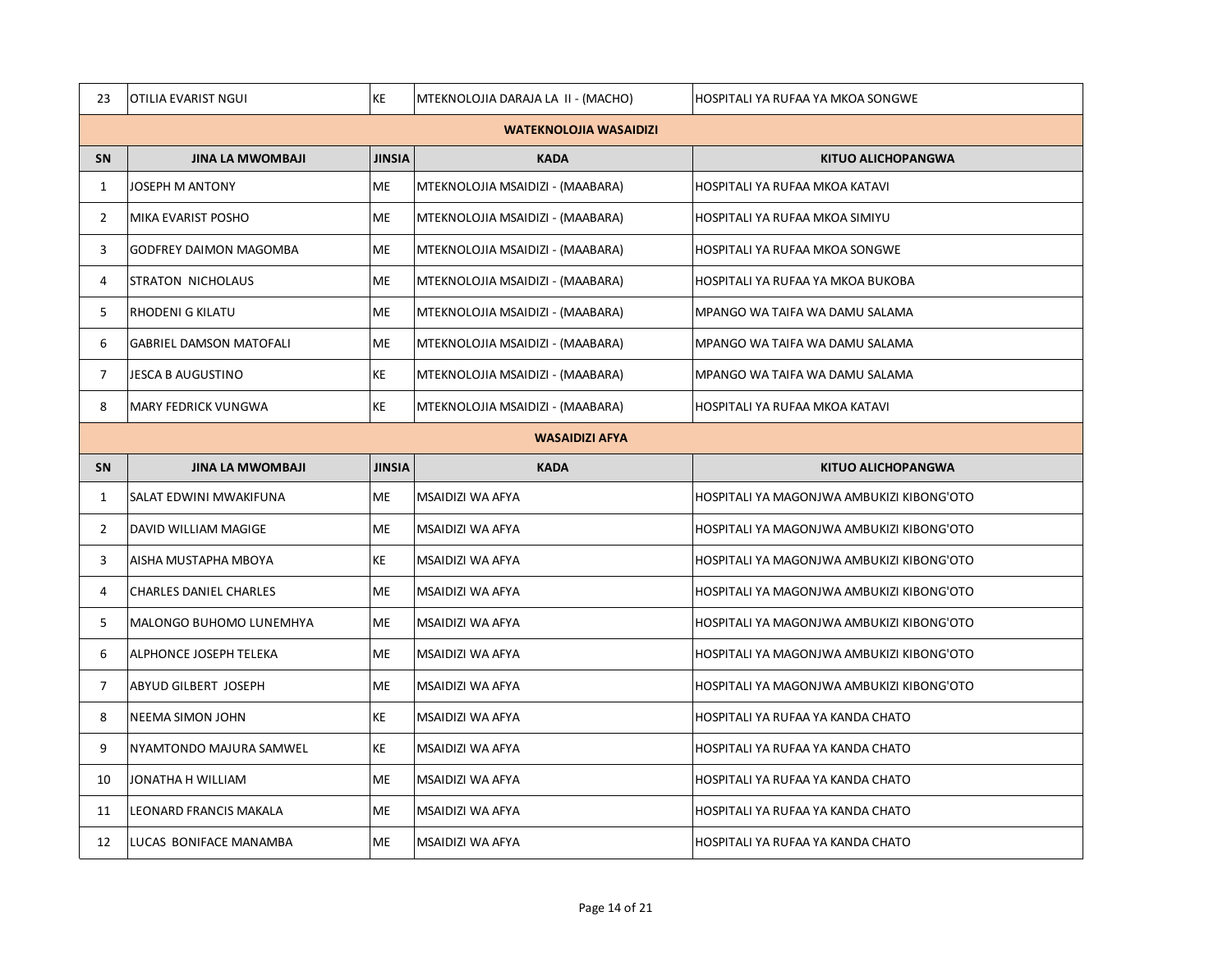| 13 | JOHN GODFREY KATAMBO             | ME | MSAIDIZI WA AFYA | HOSPITALI YA RUFAA YA KANDA CHATO      |
|----|----------------------------------|----|------------------|----------------------------------------|
| 14 | ANGELA CORNEL KITALI             | KE | MSAIDIZI WA AFYA | HOSPITALI YA RUFAA YA KANDA CHATO      |
| 15 | ASWILE IPYANA MWAIJENGO          | ME | MSAIDIZI WA AFYA | HOSPITALI YA RUFAA YA KANDA CHATO      |
| 16 | SHIJA ABEL MAYUNGA               | ME | MSAIDIZI WA AFYA | HOSPITALI YA RUFAA YA KANDA CHATO      |
| 17 | ROBERT COSMAS JAMES              | ME | MSAIDIZI WA AFYA | HOSPITALI YA RUFAA YA KANDA CHATO      |
| 18 | MAGANGA MOHAMEDI SELEMANI        | ME | MSAIDIZI WA AFYA | HOSPITALI YA RUFAA YA KANDA CHATO      |
| 19 | SERAPHIA MICHAEL GOLIS           | KE | MSAIDIZI WA AFYA | HOSPITALI YA RUFAA YA KANDA CHATO      |
| 20 | <b>GOODLUCK JACKSON MSONGOLE</b> | ME | MSAIDIZI WA AFYA | HOSPITALI YA RUFAA YA KANDA CHATO      |
| 21 | NEEMA ADAM MALALE                | KE | MSAIDIZI WA AFYA | HOSPITALI YA RUFAA YA KANDA CHATO      |
| 22 | ANITHA THOMAS MEWO               | KE | MSAIDIZI WA AFYA | HOSPITALI YA RUFAA YA KANDA CHATO      |
| 23 | OSTIRIDA NICHOLAUS JOSEPH        | KE | MSAIDIZI WA AFYA | HOSPITALI YA RUFAA YA KANDA CHATO      |
| 24 | CORETHA JOHN DOTTO               | KE | MSAIDIZI WA AFYA | HOSPITALI YA RUFAA YA KANDA MBEYA      |
| 25 | SHARIFA MBARUKU LUGA             | KE | MSAIDIZI WA AFYA | HOSPITALI YA RUFAA YA KANDA MBEYA      |
| 26 | SITTA SOSPETER NJOGOMA           | ME | MSAIDIZI WA AFYA | HOSPITALI YA RUFAA YA MKOA GEITA       |
| 27 | DIANA THOBIAS BENEDICTO          | KE | MSAIDIZI WA AFYA | HOSPITALI YA RUFAA YA MKOA GEITA       |
| 28 | JOSEPH MARCO MWENDO              | ME | MSAIDIZI WA AFYA | HOSPITALI YA RUFAA YA MKOA GEITA       |
| 29 | MAGDALENA SHEDRACK RUBISHI       | KE | MSAIDIZI WA AFYA | HOSPITALI YA RUFAA YA MKOA GEITA       |
| 30 | JASMIN MOHAMEDI KITENGE          | KE | MSAIDIZI WA AFYA | HOSPITALI YA RUFAA YA MKOA GEITA       |
| 31 | SIMON LUPUGA ELISHA              | ME | MSAIDIZI WA AFYA | HOSPITALI YA RUFAA YA MKOA GEITA       |
| 32 | <b>GRACE MOLLY MATOI</b>         | KE | MSAIDIZI WA AFYA | HOSPITALI YA RUFAA YA MKOA BOMBO TANGA |
| 33 | MARIA MASHAKA LUKUBA             | KE | MSAIDIZI WA AFYA | HOSPITALI YA RUFAA YA MKOA BOMBO TANGA |
| 34 | <b>ENOCK NORMAN PAULO</b>        | ME | MSAIDIZI WA AFYA | HOSPITALI YA RUFAA YA MKOA BOMBO TANGA |
| 35 | TUMAIN ISSA NGOGO                | KE | MSAIDIZI WA AFYA | HOSPITALI YA RUFAA YA MKOA BUKOBA      |
| 36 | ELIZABETH SERAPHINI SIMBA        | KE | MSAIDIZI WA AFYA | HOSPITALI YA RUFAA YA MKOA DODOMA      |
| 37 | CHARLES LEONARD MALIMI           | ME | MSAIDIZI WA AFYA | HOSPITALI YA RUFAA YA MKOA DODOMA      |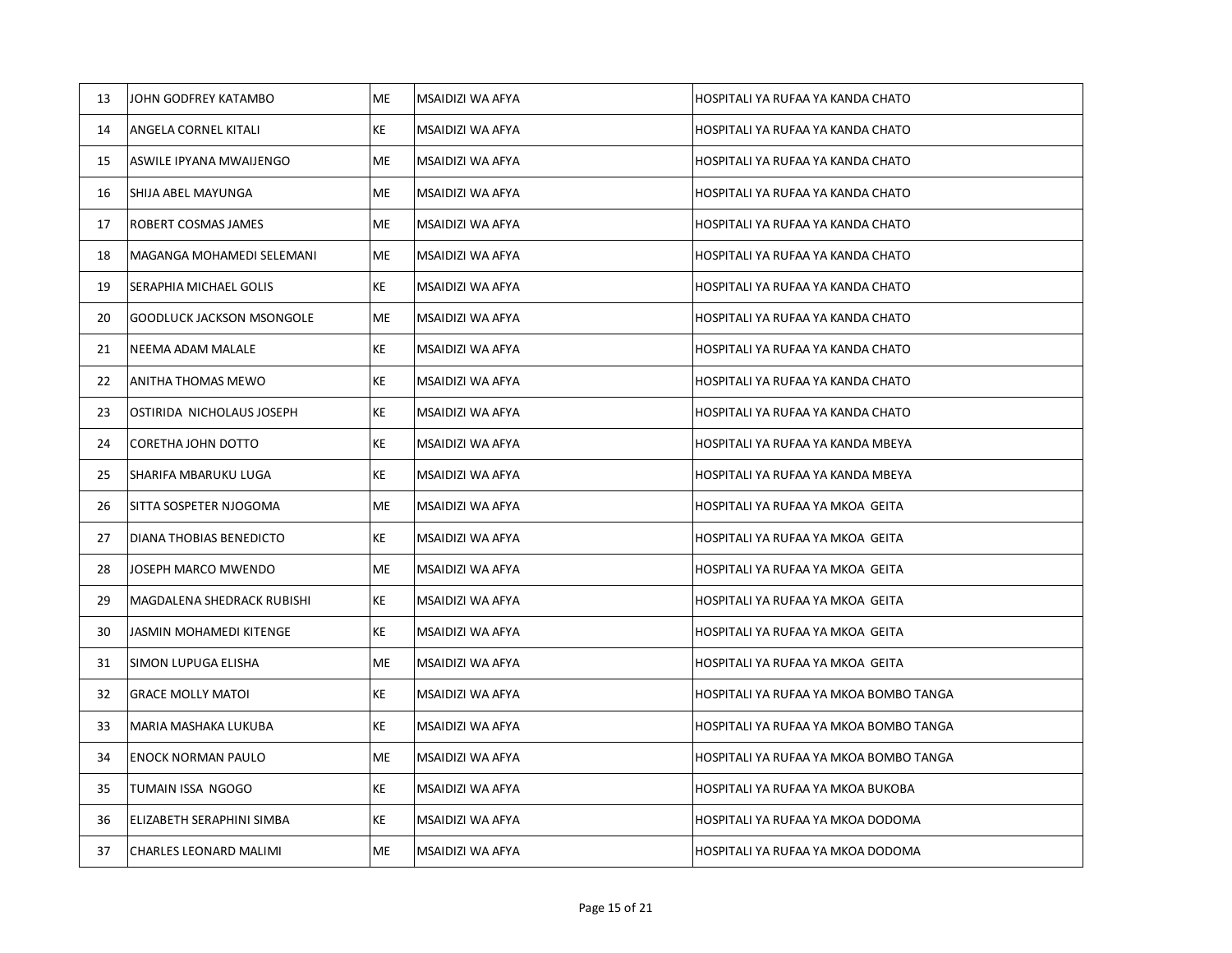| 38 | NYAMAJURA BELIAS KABUCHE    | KE | MSAIDIZI WA AFYA | HOSPITALI YA RUFAA YA MKOA IRINGA        |
|----|-----------------------------|----|------------------|------------------------------------------|
| 39 | RAPHAEL RICHARD KADIGILI    | ME | MSAIDIZI WA AFYA | HOSPITALI YA RUFAA YA MKOA IRINGA        |
| 40 | MACKRINA CORNER HANDILO     | KE | MSAIDIZI WA AFYA | HOSPITALI YA RUFAA YA MKOA KATAVI        |
| 41 | SUZANA CHRISTOPHER KYOGOLO  | KE | MSAIDIZI WA AFYA | HOSPITALI YA RUFAA YA MKOA KATAVI        |
| 42 | REHEMA SADIKI SHOMBE        | KE | MSAIDIZI WA AFYA | HOSPITALI YA RUFAA YA MKOA KATAVI        |
| 43 | MWITA NYISAWA MARWA         | ME | MSAIDIZI WA AFYA | HOSPITALI YA RUFAA YA MKOA KATAVI        |
| 44 | EBRANIA MUSA MLAWA          | ME | MSAIDIZI WA AFYA | HOSPITALI YA RUFAA YA MKOA KATAVI        |
| 45 | LEONIA HHAWU HOTAY          | KE | MSAIDIZI WA AFYA | HOSPITALI YA RUFAA YA MKOA KATAVI        |
| 46 | LEAH CHARLES MAJEMBE        | KE | MSAIDIZI WA AFYA | HOSPITALI YA RUFAA YA MKOA KATAVI        |
| 47 | JOYCE GODFREY CHIKUMBI      | KE | MSAIDIZI WA AFYA | HOSPITALI YA RUFAA YA MKOA KATAVI        |
| 48 | TUKUPASYA KASEKELE MWANDALI | KE | MSAIDIZI WA AFYA | HOSPITALI YA RUFAA YA MKOA KITETE TABORA |
| 49 | MWIGULU SHINDAYI            | МE | MSAIDIZI WA AFYA | HOSPITALI YA RUFAA YA MKOA KITETE TABORA |
| 50 | <b>FABIOLA LUCIAN DONI</b>  | KE | MSAIDIZI WA AFYA | HOSPITALI YA RUFAA YA MKOA KITETE TABORA |
| 51 | KULUTHUMU SAID CHALA        | KE | MSAIDIZI WA AFYA | HOSPITALI YA RUFAA YA MKOA MANYARA       |
| 52 | JUMA JOSEPH MATHIAS         | ME | MSAIDIZI WA AFYA | HOSPITALI YA RUFAA YA MKOA MANYARA       |
| 53 | <b>VENOSA DENIS MICHAEL</b> | KE | MSAIDIZI WA AFYA | HOSPITALI YA RUFAA YA MKOA MANYARA       |
| 54 | MGINI MKAMA MALEMBO         | ME | MSAIDIZI WA AFYA | HOSPITALI YA RUFAA YA MKOA MANYARA       |
| 55 | ERASMINA RAFAELI MUSHI      | KE | MSAIDIZI WA AFYA | HOSPITALI YA RUFAA YA MKOA MANYARA       |
| 56 | FARIDA MOSES NSEMWA         | KE | MSAIDIZI WA AFYA | HOSPITALI YA RUFAA YA MKOA MANYARA       |
| 57 | <b>BERDON FRANK NGENAMA</b> | ME | MSAIDIZI WA AFYA | HOSPITALI YA RUFAA YA MKOA MAWENI KIGOMA |
| 58 | DEVOTHA JOSEPHAT MGAYA      | KE | MSAIDIZI WA AFYA | HOSPITALI YA RUFAA YA MKOA MAWENI KIGOMA |
| 59 | <b>ISSA MOSES THOMAS</b>    | ME | MSAIDIZI WA AFYA | HOSPITALI YA RUFAA YA MKOA MAWENI KIGOMA |
| 60 | ESHA ABDALLAH RAMADHANI     | KE | MSAIDIZI WA AFYA | HOSPITALI YA RUFAA YA MKOA MAWENI KIGOMA |
| 61 | WRIGHTMARY ELTON MSINDAI    | KE | MSAIDIZI WA AFYA | HOSPITALI YA RUFAA YA MKOA MAWENI KIGOMA |
| 62 | KUDRA MARIJANI RAJABU       | KE | MSAIDIZI WA AFYA | HOSPITALI YA RUFAA YA MKOA MAWENI KIGOMA |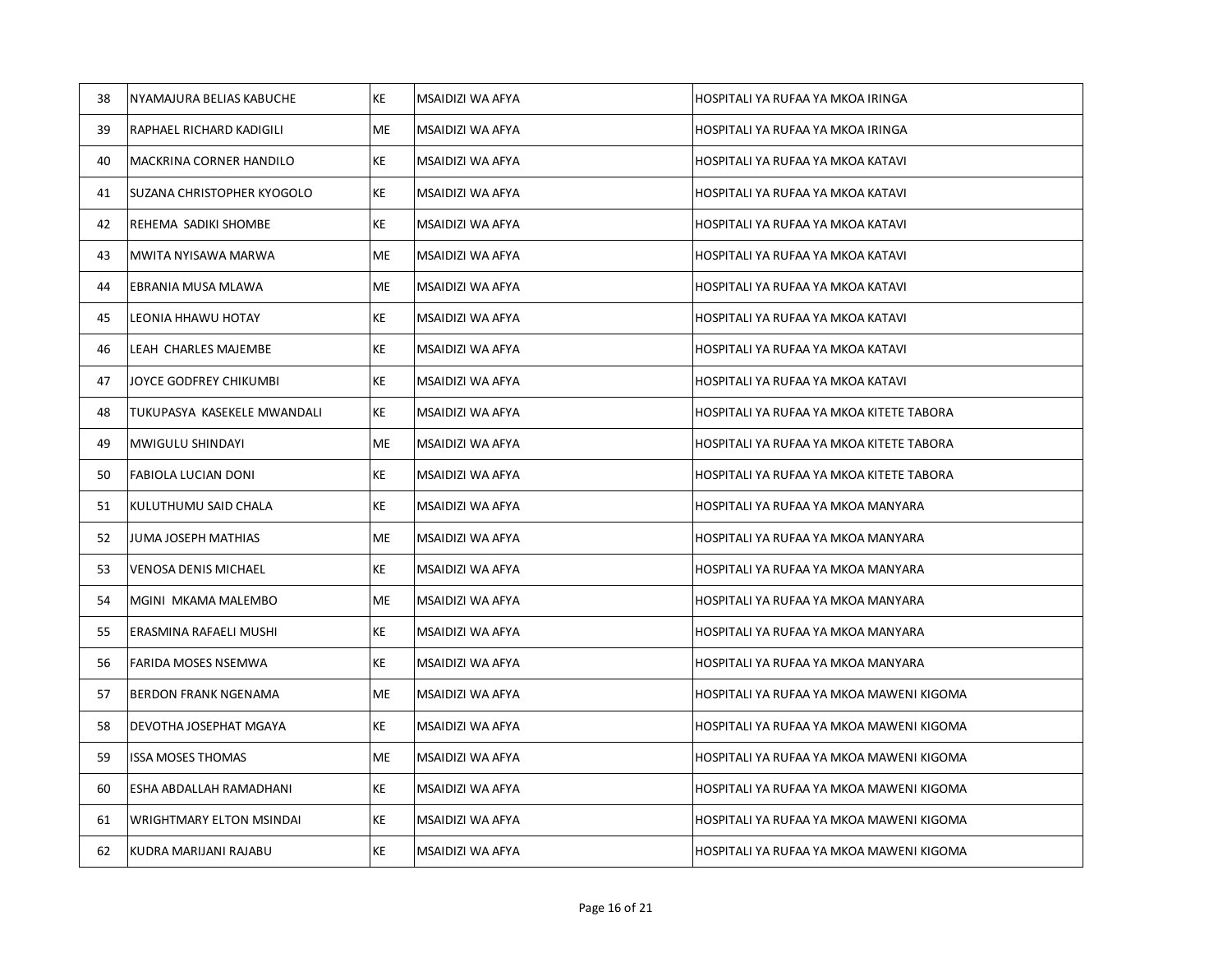| 63 | <b>THOMAS ELIAS EMMANUEL</b>    | <b>ME</b> | MSAIDIZI WA AFYA | HOSPITALI YA RUFAA YA MKOA MAWENI KIGOMA |
|----|---------------------------------|-----------|------------------|------------------------------------------|
| 64 | YUSUPH WENCESLAUSY SHABAN       | ME        | MSAIDIZI WA AFYA | HOSPITALI YA RUFAA YA MKOA MAWENI KIGOMA |
| 65 | FATUMA WILLE KISITE             | KE        | MSAIDIZI WA AFYA | HOSPITALI YA RUFAA YA MKOA MBEYA         |
| 66 | JEREMIA L. MWANDIMBILE          | ME.       | MSAIDIZI WA AFYA | HOSPITALI YA RUFAA YA MKOA MBEYA         |
| 67 | AGREA EUZEBIO GUGAMI            | ME        | MSAIDIZI WA AFYA | HOSPITALI YA RUFAA YA MKOA MTWARA        |
| 68 | TUSEKILE WILLIARD MWAMBAPA      | KE        | MSAIDIZI WA AFYA | HOSPITALI YA RUFAA YA MKOA MTWARA        |
| 69 | <b>GLORIA FRANCIS NGARAGARE</b> | KE        | MSAIDIZI WA AFYA | HOSPITALI YA RUFAA YA MKOA MTWARA        |
| 70 | MAGDALENA SILAS QAMARA          | KE        | MSAIDIZI WA AFYA | HOSPITALI YA RUFAA YA MKOA MTWARA        |
| 71 | MASALU MUSSA LUHALA             | ME        | MSAIDIZI WA AFYA | HOSPITALI YA RUFAA YA MKOA MTWARA        |
| 72 | KANISIA VENANT MBAWALA          | KE        | MSAIDIZI WA AFYA | HOSPITALI YA RUFAA YA MKOA MTWARA        |
| 73 | LAMECK NEHEMIA LUMAMBO          | ME        | MSAIDIZI WA AFYA | HOSPITALI YA RUFAA YA MKOA MTWARA        |
| 74 | AMINA ELIAMINI MUSHI            | KE        | MSAIDIZI WA AFYA | HOSPITALI YA RUFAA YA MKOA MTWARA        |
| 75 | SALMA HASSAN KIIZA              | KE        | MSAIDIZI WA AFYA | HOSPITALI YA RUFAA YA MKOA MTWARA        |
| 76 | ANGELINA KALINGA JAMES          | KE        | MSAIDIZI WA AFYA | HOSPITALI YA RUFAA YA MKOA MTWARA        |
| 77 | RAHEL DEDE MAKOYE               | KE        | MSAIDIZI WA AFYA | HOSPITALI YA RUFAA YA MKOA MTWARA        |
| 78 | SOPHIA COSMAS NGATUNGA          | KE        | MSAIDIZI WA AFYA | HOSPITALI YA RUFAA YA MKOA MTWARA        |
| 79 | IBRAHIM YUDA MTOKOMA            | ME        | MSAIDIZI WA AFYA | HOSPITALI YA RUFAA YA MKOA MTWARA        |
| 80 | DIANA NELSON NGULO              | KE        | MSAIDIZI WA AFYA | HOSPITALI YA RUFAA YA MKOA MUSOMA        |
| 81 | SAITA DEVARD MWALUKUTA          | KE        | MSAIDIZI WA AFYA | HOSPITALI YA RUFAA YA MKOA MUSOMA        |
| 82 | YAHYA SHABANI BALOZI            | ME        | MSAIDIZI WA AFYA | HOSPITALI YA RUFAA YA MKOA MUSOMA        |
| 83 | FRANCIS JOSEPH GWEJO            | ME        | MSAIDIZI WA AFYA | HOSPITALI YA RUFAA YA MKOA MUSOMA        |
| 84 | BARNABA MENGI MSIGALA           | ME        | MSAIDIZI WA AFYA | HOSPITALI YA RUFAA YA MKOA MUSOMA        |
| 85 | ANNA AMOS CHUYO                 | KE        | MSAIDIZI WA AFYA | HOSPITALI YA RUFAA YA MKOA MUSOMA        |
| 86 | THERESIA NYAMBOGE AMON          | KE        | MSAIDIZI WA AFYA | HOSPITALI YA RUFAA YA MKOA MUSOMA        |
| 87 | MAGORI STELLA ALLY              | KE        | MSAIDIZI WA AFYA | HOSPITALI YA RUFAA YA MKOA MUSOMA        |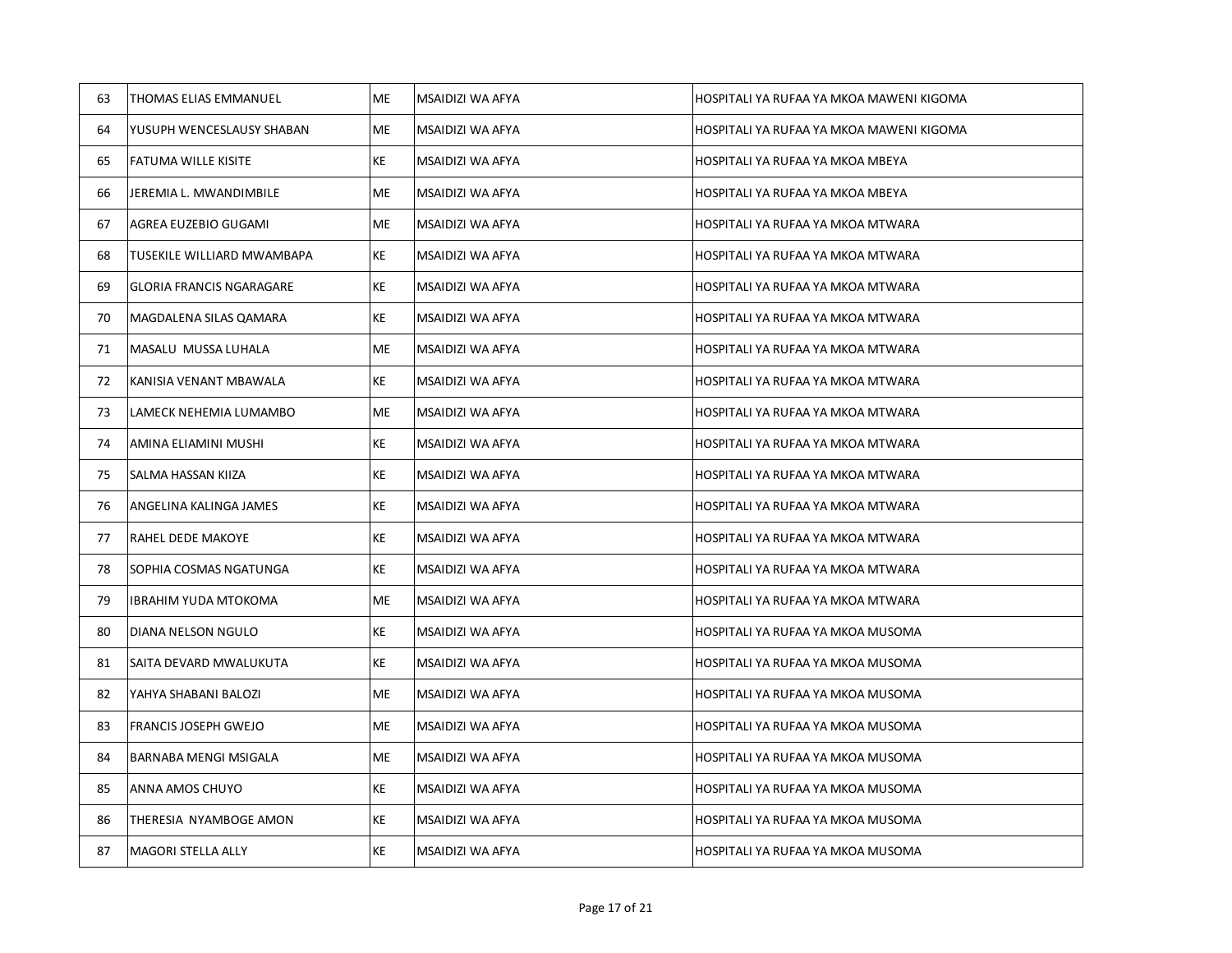| 88  | THERESIA CLEMENCE JOSEPH        | KE        | MSAIDIZI WA AFYA | HOSPITALI YA RUFAA YA MKOA MUSOMA             |
|-----|---------------------------------|-----------|------------------|-----------------------------------------------|
| 89  | ELIZABETH DAUDI MWAKIPESILE     | КE        | MSAIDIZI WA AFYA | HOSPITALI YA RUFAA YA MKOA NJOMBE             |
| 90  | <b>EVODIA DISMAS MITE</b>       | ΚE        | MSAIDIZI WA AFYA | HOSPITALI YA RUFAA YA MKOA NJOMBE             |
| 91  | ASHA ALLY MWENDA                | ΚE        | MSAIDIZI WA AFYA | HOSPITALI YA RUFAA YA MKOA NJOMBE             |
| 92  | JULIUS MEDARD MWANAKATWE        | ME        | MSAIDIZI WA AFYA | HOSPITALI YA RUFAA YA MKOA NJOMBE             |
| 93  | <b>HAPPY JUMMA DIKSON</b>       | КE        | MSAIDIZI WA AFYA | HOSPITALI YA RUFAA YA MKOA NJOMBE             |
| 94  | MARIA EMANUEL MWAKAJILA         | ΚE        | MSAIDIZI WA AFYA | HOSPITALI YA RUFAA YA MKOA NJOMBE             |
| 95  | SALMA MAKANA MLOGE              | КE        | MSAIDIZI WA AFYA | HOSPITALI YA RUFAA YA MKOA NJOMBE             |
| 96  | <b>EDITHA PHILDON</b>           | KE        | MSAIDIZI WA AFYA | HOSPITALI YA RUFAA YA MKOA NJOMBE             |
| 97  | EVALINE JUMBE                   | КE        | MSAIDIZI WA AFYA | HOSPITALI YA RUFAA YA MKOA SEKOU TOURE MWANZA |
| 98  | DELVINA PAUL MINJA              | КE        | MSAIDIZI WA AFYA | HOSPITALI YA RUFAA YA MKOA SEKOU TOURE MWANZA |
| 99  | HELENA NKWIMBA JAMES            | KE        | MSAIDIZI WA AFYA | HOSPITALI YA RUFAA YA MKOA SHINYANGA          |
| 100 | DOTTO NGHULU MASEBU             | KE        | MSAIDIZI WA AFYA | HOSPITALI YA RUFAA YA MKOA SHINYANGA          |
| 101 | JACQUELINE FRANCIS MABULA       | KE        | MSAIDIZI WA AFYA | HOSPITALI YA RUFAA YA MKOA SIMIYU             |
| 102 | JULIETH DANIEL ELIA             | КE        | MSAIDIZI WA AFYA | HOSPITALI YA RUFAA YA MKOA SIMIYU             |
| 103 | ALBINI SEBASTIAN GECHAME        | ME        | MSAIDIZI WA AFYA | HOSPITALI YA RUFAA YA MKOA SIMIYU             |
| 104 | <b>FRANCISCO WILLIAM MAFURU</b> | ME        | MSAIDIZI WA AFYA | HOSPITALI YA RUFAA YA MKOA SIMIYU             |
| 105 | SHAMSA RAMADHAN ATHUMANI        | KE        | MSAIDIZI WA AFYA | HOSPITALI YA RUFAA YA MKOA SIMIYU             |
| 106 | JOSEPH PETER MASANJA            | ME        | MSAIDIZI WA AFYA | HOSPITALI YA RUFAA YA MKOA SINGIDA            |
| 107 | IVETHA RUKAZIBWA PONTIAN        | KE        | MSAIDIZI WA AFYA | HOSPITALI YA RUFAA YA MKOA SINGIDA            |
| 108 | MZEE SALU KIJA                  | ME        | MSAIDIZI WA AFYA | HOSPITALI YA RUFAA YA MKOA SINGIDA            |
| 109 | <b>CHRISTINA JOSEPH MNKENYI</b> | KE        | MSAIDIZI WA AFYA | HOSPITALI YA RUFAA YA MKOA SINGIDA            |
| 110 | <b>HAWA CHARLES MWALONGO</b>    | <b>KE</b> | MSAIDIZI WA AFYA | HOSPITALI YA RUFAA YA MKOA SINGIDA            |
| 111 | REBEKA MWANGA ZACHARIA          | KE        | MSAIDIZI WA AFYA | HOSPITALI YA RUFAA YA MKOA SINGIDA            |
| 112 | SAHANI MWESA SHINGWENDA         | <b>ME</b> | MSAIDIZI WA AFYA | HOSPITALI YA RUFAA YA MKOA SINGIDA            |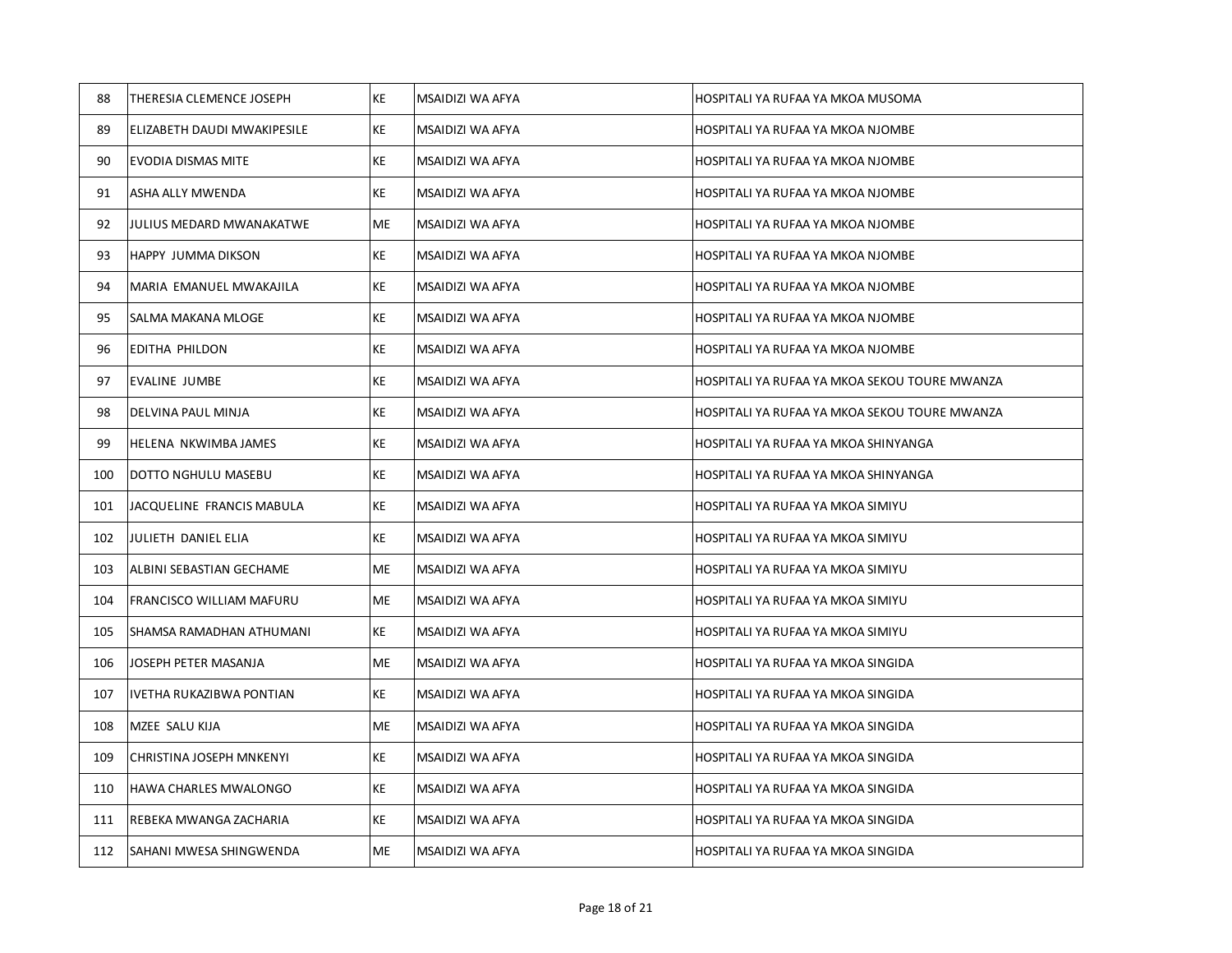| 113 | <b>BAKIRI SUDI MBELENGENYE</b>      | ME | MSAIDIZI WA AFYA | HOSPITALI YA RUFAA YA MKOA SOKOINE LINDI    |
|-----|-------------------------------------|----|------------------|---------------------------------------------|
| 114 | SULEIMAN WILLIAM MGENI              | ME | MSAIDIZI WA AFYA | HOSPITALI YA RUFAA YA MKOA SOKOINE LINDI    |
| 115 | <b>ONESMO CHRISTOPHER SWEETBERT</b> | ME | MSAIDIZI WA AFYA | HOSPITALI YA RUFAA YA MKOA SOKOINE LINDI    |
| 116 | LAIZA AMOUR NGWAMBO                 | KE | MSAIDIZI WA AFYA | HOSPITALI YA RUFAA YA MKOA SOKOINE LINDI    |
| 117 | LUTH ALEX CHARLES                   | ΚE | MSAIDIZI WA AFYA | HOSPITALI YA RUFAA YA MKOA SOKOINE LINDI    |
| 118 | ZUHURA BAKARI HAJI                  | KE | MSAIDIZI WA AFYA | HOSPITALI YA RUFAA YA MKOA SOKOINE LINDI    |
| 119 | <b>MEMORY NOAH KIBONA</b>           | KE | MSAIDIZI WA AFYA | HOSPITALI YA RUFAA YA MKOA SONGWE           |
| 120 | ROMANA ANDREA MASAMIA               | KE | MSAIDIZI WA AFYA | HOSPITALI YA RUFAA YA MKOA SONGWE           |
| 121 | LEILA SALIMU RAMADHANI              | ΚE | MSAIDIZI WA AFYA | HOSPITALI YA RUFAA YA MKOA SONGWE           |
| 122 | NYAGIRO KALEBU FANUEL               | ME | MSAIDIZI WA AFYA | HOSPITALI YA RUFAA YA MKOA SONGWE           |
| 123 | IGEMBYA ELIAS MAKONGORO             | ME | MSAIDIZI WA AFYA | HOSPITALI YA RUFAA YA MKOA SONGWE           |
| 124 | JOSEPH ELIA GOLYAMA                 | ME | MSAIDIZI WA AFYA | HOSPITALI YA RUFAA YA MKOA SONGWE           |
| 125 | JOYCE PAULO HASUNGA                 | KE | MSAIDIZI WA AFYA | HOSPITALI YA RUFAA YA MKOA SONGWE           |
| 126 | ASINA ALFRED MSOKWA                 | ΚE | MSAIDIZI WA AFYA | HOSPITALI YA RUFAA YA MKOA SONGWE           |
| 127 | <b>MARTIN TRIFON KAUZEN</b>         | ME | MSAIDIZI WA AFYA | HOSPITALI YA RUFAA YA MKOA SUMBAWANGA       |
| 128 | DENICE GABRIEL LULANICA             | ME | MSAIDIZI WA AFYA | HOSPITALI YA RUFAA YA MKOA SUMBAWANGA       |
| 129 | <b>FLORENCE PETER KINOJA</b>        | KE | MSAIDIZI WA AFYA | HOSPITALI YA RUFAA YA MKOA SUMBAWANGA       |
| 130 | JUDITH MASUKE MPONEJA               | КE | MSAIDIZI WA AFYA | HOSPITALI YA RUFAA YA MKOA SUMBAWANGA       |
| 131 | EDGAR A. MWAMASO                    | ME | MSAIDIZI WA AFYA | HOSPITALI YA RUFAA YA MKOA SUMBAWANGA       |
| 132 | <b>GEORGE L LINGHANI</b>            | ME | MSAIDIZI WA AFYA | HOSPITALI YA RUFAA YA MKOA SUMBAWANGA       |
| 133 | ABUBAKARY KHALFANI PAUL             | ME | MSAIDIZI WA AFYA | HOSPITALI YA RUFAA YA MKOA SUMBAWANGA       |
| 134 | VEILA ANGELLO KITIME                | KE | MSAIDIZI WA AFYA | HOSPITALI YA TAIFA YA AFYA YA AKILI MIREMBE |
| 135 | MODESTER M. SENGO                   | KE | MSAIDIZI WA AFYA | HOSPITALI YA TAIFA YA AFYA YA AKILI MIREMBE |
| 136 | <b>DENIS BAHATI LUCAS</b>           | ME | MSAIDIZI WA AFYA | HOSPITALI YA TAIFA YA AFYA YA AKILI MIREMBE |
| 137 | SARA SUMUNI ISSAYA                  | ΚE | MSAIDIZI WA AFYA | HOSPITALI YA TAIFA YA AFYA YA AKILI MIREMBE |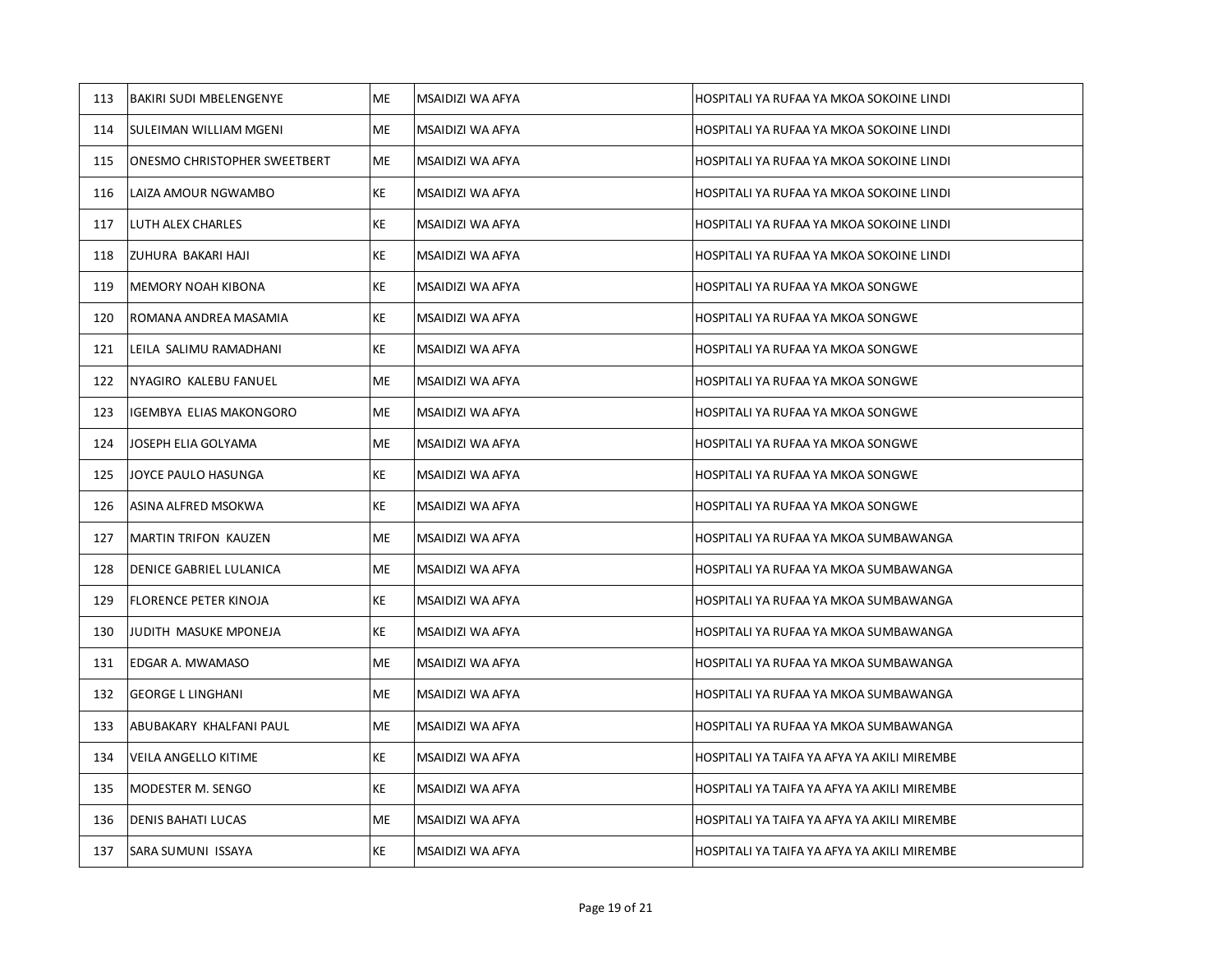| 138 | YESE CHEZALI NYAKUNGA            | KE        | MSAIDIZI WA AFYA | HOSPITALI YA TAIFA YA AFYA YA AKILI MIREMBE |
|-----|----------------------------------|-----------|------------------|---------------------------------------------|
| 139 | RAPHAEL KAHINDI DEUS             | ME        | MSAIDIZI WA AFYA | HOSPITALI YA TAIFA YA AFYA YA AKILI MIREMBE |
| 140 | DAMAS MALIMI MTALAS              | ME        | MSAIDIZI WA AFYA | HOSPITALI YA TAIFA YA AFYA YA AKILI MIREMBE |
| 141 | AGNESS MARTIN MICHAEL            | KE        | MSAIDIZI WA AFYA | MPANGO WA TAIFA WA DAMU SALAMA              |
| 142 | <b>BURTON ZAKARIA MBEGA</b>      | ME        | MSAIDIZI WA AFYA | MPANGO WA TAIFA WA DAMU SALAMA              |
| 143 | THOMAS KELVIN SABUNI             | ME        | MSAIDIZI WA AFYA | MPANGO WA TAIFA WA DAMU SALAMA              |
| 144 | PASCHAL HONA STEPHANO            | ME        | MSAIDIZI WA AFYA | MPANGO WA TAIFA WA DAMU SALAMA              |
| 145 | REHEMA KASIM MWEGERU             | ΚE        | MSAIDIZI WA AFYA | MPANGO WA TAIFA WA DAMU SALAMA              |
| 146 | SAUMU HATIBU MUSHI               | ΚE        | MSAIDIZI WA AFYA | MPANGO WA TAIFA WA DAMU SALAMA              |
| 147 | JOSEPHINA EDWARD MAKUBI          | ΚE        | MSAIDIZI WA AFYA | MPANGO WA TAIFA WA DAMU SALAMA              |
| 148 | VERONIKA KALENGE MLAWA           | KE        | MSAIDIZI WA AFYA | MPANGO WA TAIFA WA DAMU SALAMA              |
| 149 | <b>ENOS DANIEL</b>               | ME        | MSAIDIZI WA AFYA | WIZARA YA AFYA MAKAO MAKUU                  |
| 150 | DEUS KASAKULILO JUMANNE          | ME        | MSAIDIZI WA AFYA | WIZARA YA AFYA MAKAO MAKUU                  |
| 151 | <b>ROSE NESTORY MSOFE</b>        | ΚE        | MSAIDIZI WA AFYA | WIZARA YA AFYA MAKAO MAKUU                  |
| 152 | NEEMA PAULO NYASENSO             | ΚE        | MSAIDIZI WA AFYA | WIZARA YA AFYA MAKAO MAKUU                  |
| 153 | VENERANDA FRANK MWAFILOMBE       | KE        | MSAIDIZI WA AFYA | WIZARA YA AFYA MAKAO MAKUU                  |
| 154 | PENDO ISMAIL MSASU               | KE        | MSAIDIZI WA AFYA | WIZARA YA AFYA MAKAO MAKUU                  |
| 155 | JOSEPH MELKIZEDECK PALLANGYO     | ME        | MSAIDIZI WA AFYA | WIZARA YA AFYA MAKAO MAKUU                  |
| 156 | FLORA JEREMEMIAH MAFULAHYA       | KE        | MSAIDIZI WA AFYA | WIZARA YA AFYA MAKAO MAKUU                  |
| 157 | THERESIA QAMARA SOTA             | KE        | MSAIDIZI WA AFYA | WIZARA YA AFYA MAKAO MAKUU                  |
| 158 | <b>GODFREY JONATHAN KAWALIKA</b> | ME        | MSAIDIZI WA AFYA | WIZARA YA AFYA MAKAO MAKUU                  |
| 159 | NURU SHABANI SALUM               | KE        | MSAIDIZI WA AFYA | WIZARA YA AFYA MAKAO MAKUU                  |
| 160 | DAUDI JACKSON GWILA              | ME        | MSAIDIZI WA AFYA | WIZARA YA AFYA MAKAO MAKUU                  |
| 161 | <b>ARAFA ALLY MZEE</b>           | KE        | MSAIDIZI WA AFYA | WIZARA YA AFYA MAKAO MAKUU                  |
| 162 | YOWEL LUTHAN MWASHILINDI         | <b>ME</b> | MSAIDIZI WA AFYA | WIZARA YA AFYA MAKAO MAKUU                  |